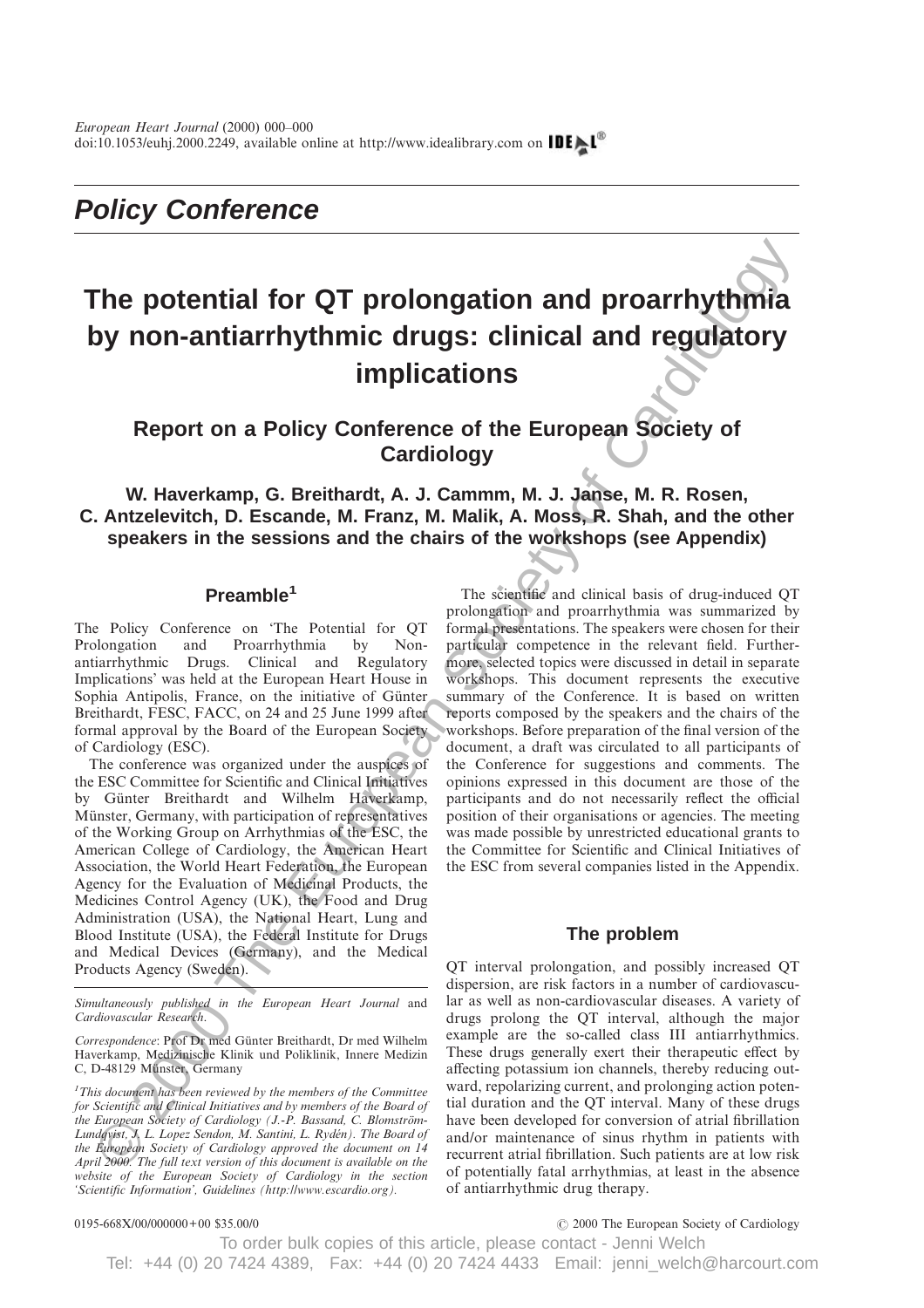#### *2 Policy Conference*

| Class                                                                     | Drug                                             | TdP<br>reported  | Class                                                                                                          | Drug                                                                                                                                                                                                                                                                                                                                                                                                                                                                                                                                                                         | TdP<br>reported     |  |
|---------------------------------------------------------------------------|--------------------------------------------------|------------------|----------------------------------------------------------------------------------------------------------------|------------------------------------------------------------------------------------------------------------------------------------------------------------------------------------------------------------------------------------------------------------------------------------------------------------------------------------------------------------------------------------------------------------------------------------------------------------------------------------------------------------------------------------------------------------------------------|---------------------|--|
| Antiarrhythmic drugs                                                      | Ajmaline                                         | $^{+}$           | Psychiatric drugs                                                                                              | Mesoridazine                                                                                                                                                                                                                                                                                                                                                                                                                                                                                                                                                                 |                     |  |
|                                                                           | Almokalant                                       | $^{+}$           | continued                                                                                                      | Nortryptiline                                                                                                                                                                                                                                                                                                                                                                                                                                                                                                                                                                |                     |  |
|                                                                           | Amiodarone                                       | $^{+}$           |                                                                                                                | Pericycline<br>Pimozide                                                                                                                                                                                                                                                                                                                                                                                                                                                                                                                                                      | $\,+\,$             |  |
|                                                                           | Aprindine<br>Azimilide                           | $^{+}$<br>$^{+}$ |                                                                                                                | Prochlorperazine                                                                                                                                                                                                                                                                                                                                                                                                                                                                                                                                                             | $\overline{+}$      |  |
|                                                                           | Bretylium                                        | $^{+}$           |                                                                                                                | Sertindole                                                                                                                                                                                                                                                                                                                                                                                                                                                                                                                                                                   |                     |  |
|                                                                           | Clofilium                                        | $\ddot{}$        |                                                                                                                | Sultopride                                                                                                                                                                                                                                                                                                                                                                                                                                                                                                                                                                   |                     |  |
|                                                                           | Dofetilide                                       | $\ddot{}$        |                                                                                                                | Thioridazine                                                                                                                                                                                                                                                                                                                                                                                                                                                                                                                                                                 |                     |  |
|                                                                           | Disopyramide                                     | $^{+}$           |                                                                                                                | Timiperone                                                                                                                                                                                                                                                                                                                                                                                                                                                                                                                                                                   |                     |  |
|                                                                           | Ibutilide                                        | $^{+}$           |                                                                                                                | Trifluoperazine                                                                                                                                                                                                                                                                                                                                                                                                                                                                                                                                                              | $^+$                |  |
|                                                                           | N-acetyl-procainamide                            | $\overline{+}$   |                                                                                                                | Zimeldine                                                                                                                                                                                                                                                                                                                                                                                                                                                                                                                                                                    |                     |  |
|                                                                           | Procainamide                                     | $^{+}$           | Antimicrobial and                                                                                              | Amantadine                                                                                                                                                                                                                                                                                                                                                                                                                                                                                                                                                                   |                     |  |
|                                                                           | Propafenone<br>Quinidine                         | $+$<br>$^{+}$    | antimalarial drugs                                                                                             | Clarythromycin                                                                                                                                                                                                                                                                                                                                                                                                                                                                                                                                                               |                     |  |
|                                                                           | Sematilide                                       | $^{+}$           |                                                                                                                | Chloroquine                                                                                                                                                                                                                                                                                                                                                                                                                                                                                                                                                                  | $\ddot{}$           |  |
|                                                                           | d,l-sotalol, d-sotalol                           |                  |                                                                                                                | Cotrimoxazole                                                                                                                                                                                                                                                                                                                                                                                                                                                                                                                                                                | $\ddot{}$           |  |
|                                                                           |                                                  |                  |                                                                                                                | Erythromycin                                                                                                                                                                                                                                                                                                                                                                                                                                                                                                                                                                 | $\ddot{}$           |  |
| Vasodilators/anti-ischaemic                                               | Bepridil                                         | $^{+}$           |                                                                                                                | Grepafloxacin                                                                                                                                                                                                                                                                                                                                                                                                                                                                                                                                                                | $^{+}$              |  |
| agents                                                                    | Lipoflazine<br>Prenylamine                       | $^{+}$<br>$^{+}$ |                                                                                                                | Halofantrine                                                                                                                                                                                                                                                                                                                                                                                                                                                                                                                                                                 | $\ddot{}$           |  |
|                                                                           | Papaverine                                       | $^{+}$           |                                                                                                                | Ketoconazole<br>Pentamidine                                                                                                                                                                                                                                                                                                                                                                                                                                                                                                                                                  | $^{+}$<br>$\ddot{}$ |  |
|                                                                           | (intracoronary)                                  |                  |                                                                                                                | Ouinine                                                                                                                                                                                                                                                                                                                                                                                                                                                                                                                                                                      | $\ddot{}$           |  |
|                                                                           |                                                  |                  |                                                                                                                | Spiramycine                                                                                                                                                                                                                                                                                                                                                                                                                                                                                                                                                                  | $^{+}$              |  |
| Psychiatric drugs                                                         | Amitryptiline<br>Clomipramine                    | $^{+}$           |                                                                                                                | Sparfloxacine                                                                                                                                                                                                                                                                                                                                                                                                                                                                                                                                                                |                     |  |
|                                                                           | Cloral hydrate                                   | $^{+}$           |                                                                                                                |                                                                                                                                                                                                                                                                                                                                                                                                                                                                                                                                                                              |                     |  |
|                                                                           | Chlorpromazine                                   | $^{+}$           | Antihistaminics                                                                                                | Astemizole<br>Diphenhydramine                                                                                                                                                                                                                                                                                                                                                                                                                                                                                                                                                |                     |  |
|                                                                           | Citalopram                                       | $^{+}$           |                                                                                                                | Ebastine                                                                                                                                                                                                                                                                                                                                                                                                                                                                                                                                                                     |                     |  |
|                                                                           | Desipramine                                      |                  |                                                                                                                | Hydroxyzine                                                                                                                                                                                                                                                                                                                                                                                                                                                                                                                                                                  |                     |  |
|                                                                           | Doxepin                                          |                  |                                                                                                                | Terfenadine                                                                                                                                                                                                                                                                                                                                                                                                                                                                                                                                                                  |                     |  |
|                                                                           | Droperidol<br>Fluphenazine                       |                  | Miscellaneous drugs                                                                                            | Budipine                                                                                                                                                                                                                                                                                                                                                                                                                                                                                                                                                                     |                     |  |
|                                                                           | Haloperidol                                      |                  |                                                                                                                | Cisapride                                                                                                                                                                                                                                                                                                                                                                                                                                                                                                                                                                    |                     |  |
|                                                                           | Imipramine                                       |                  |                                                                                                                | Probucol                                                                                                                                                                                                                                                                                                                                                                                                                                                                                                                                                                     |                     |  |
|                                                                           | Lithium                                          |                  |                                                                                                                | Terodiline                                                                                                                                                                                                                                                                                                                                                                                                                                                                                                                                                                   | $^{+}$              |  |
|                                                                           | Maprotiline                                      |                  |                                                                                                                | Vasopressine                                                                                                                                                                                                                                                                                                                                                                                                                                                                                                                                                                 | $^{+}$              |  |
| decisions that relate to their administration.                            |                                                  |                  |                                                                                                                | *Note: These data derive from what is effectively a non-controlled review of the literature. Hence, some of the drugs listed have profound<br>effects on QT prolongation and on induction of torsades de pointes, and others have minor effects whose documentation is in some<br>instances questionable and not clearly related to the drug given as opposed to an inter-current condition. The list is presented, then, to<br>indicate the diversity of drugs and effects cited. However, the reader is urged to review the literature on any of these drugs before making |                     |  |
|                                                                           | However, antiarrhythmic drugs which prolong car- |                  |                                                                                                                | antiarrhythmic drugs have been implicated. A number                                                                                                                                                                                                                                                                                                                                                                                                                                                                                                                          |                     |  |
| diac repolarization are not harmless, as they may induce                  |                                                  |                  |                                                                                                                | of drugs, both old and new, have either been withdrawn                                                                                                                                                                                                                                                                                                                                                                                                                                                                                                                       |                     |  |
| a potentially fatal arrhythmia, known as torsade de                       |                                                  |                  | from the market (e.g. prenylamine, terodiline, sertindole,<br>astemizole and in some countries terfenadine and |                                                                                                                                                                                                                                                                                                                                                                                                                                                                                                                                                                              |                     |  |
| pointes (TdP). The incidence of TdP in patients treated                   |                                                  |                  |                                                                                                                |                                                                                                                                                                                                                                                                                                                                                                                                                                                                                                                                                                              |                     |  |
| with quinidine whose spectrum of effects includes K                       |                                                  |                  | cisapride) or have had their sale restricted (e.g. cisapride,                                                  |                                                                                                                                                                                                                                                                                                                                                                                                                                                                                                                                                                              |                     |  |
| channel blockade, has been estimated to range between                     |                                                  |                  |                                                                                                                | some fluoroquinilones, pimozide and some other neuro-                                                                                                                                                                                                                                                                                                                                                                                                                                                                                                                        |                     |  |
| $2.0\%$ and $8.8\%/0^{[1-4]}$ . For d,l-sotalol, an incidence ranging     |                                                  |                  |                                                                                                                | leptics, terfenadine and halofantrine). Of concern is the                                                                                                                                                                                                                                                                                                                                                                                                                                                                                                                    |                     |  |
| between $1.8\%$ and $4.8\%$ has been described <sup>[5-7]</sup> . A simi- |                                                  |                  |                                                                                                                | interval, usually measured in years, from the marketing                                                                                                                                                                                                                                                                                                                                                                                                                                                                                                                      |                     |  |
| lar incidence has been seen for newer 'class III' agents,                 |                                                  |                  |                                                                                                                | of these drugs to initial recognition of their association                                                                                                                                                                                                                                                                                                                                                                                                                                                                                                                   |                     |  |
| e.g. dofetilide <sup>[8]</sup> and ibutilide <sup>[9]</sup> .             |                                                  |                  |                                                                                                                | with QT interval prolongation and/or TdP.                                                                                                                                                                                                                                                                                                                                                                                                                                                                                                                                    |                     |  |
|                                                                           | Recently, it has become apparent that not only   |                  |                                                                                                                |                                                                                                                                                                                                                                                                                                                                                                                                                                                                                                                                                                              |                     |  |
| antiarrhythmic drugs but a                                                | variety                                          | of<br>non-       |                                                                                                                |                                                                                                                                                                                                                                                                                                                                                                                                                                                                                                                                                                              |                     |  |
| antiarrhythmic agents may aggravate and/or provoke                        |                                                  |                  |                                                                                                                |                                                                                                                                                                                                                                                                                                                                                                                                                                                                                                                                                                              |                     |  |
| TdP <sup>[10-12]</sup> . The number of non-antiarrhythmic drugs           |                                                  |                  |                                                                                                                | Mechanisms of QT prolongation and                                                                                                                                                                                                                                                                                                                                                                                                                                                                                                                                            |                     |  |
| reported to induce QT interval prolongation with or                       |                                                  |                  |                                                                                                                | <b>TdP</b>                                                                                                                                                                                                                                                                                                                                                                                                                                                                                                                                                                   |                     |  |
| without TdP continues to increase (Table 1). As many as                   |                                                  |                  |                                                                                                                |                                                                                                                                                                                                                                                                                                                                                                                                                                                                                                                                                                              |                     |  |
|                                                                           |                                                  |                  |                                                                                                                | 50 clinically available or still investigational non- Prolongation of the OT interval on the electrocardio-                                                                                                                                                                                                                                                                                                                                                                                                                                                                  |                     |  |

#### *Table 1 Drugs that can prolong the QT interval (TdP=torsade de pointes)\**

Recently, it has become apparent that not only antiarrhythmic drugs but a variety of nonantiarrhythmic agents may aggravate and/or provoke TdP<sup>[10-12]</sup>. The number of non-antiarrhythmic drugs reported to induce QT interval prolongation with or without TdP continues to increase (Table 1). As many as 50 clinically available or still investigational noncardiovascular drugs and cardiovascular non-

### **Mechanisms of QT prolongation and TdP**

Prolongation of the QT interval on the electrocardiogram is caused by prolongation of the action potentials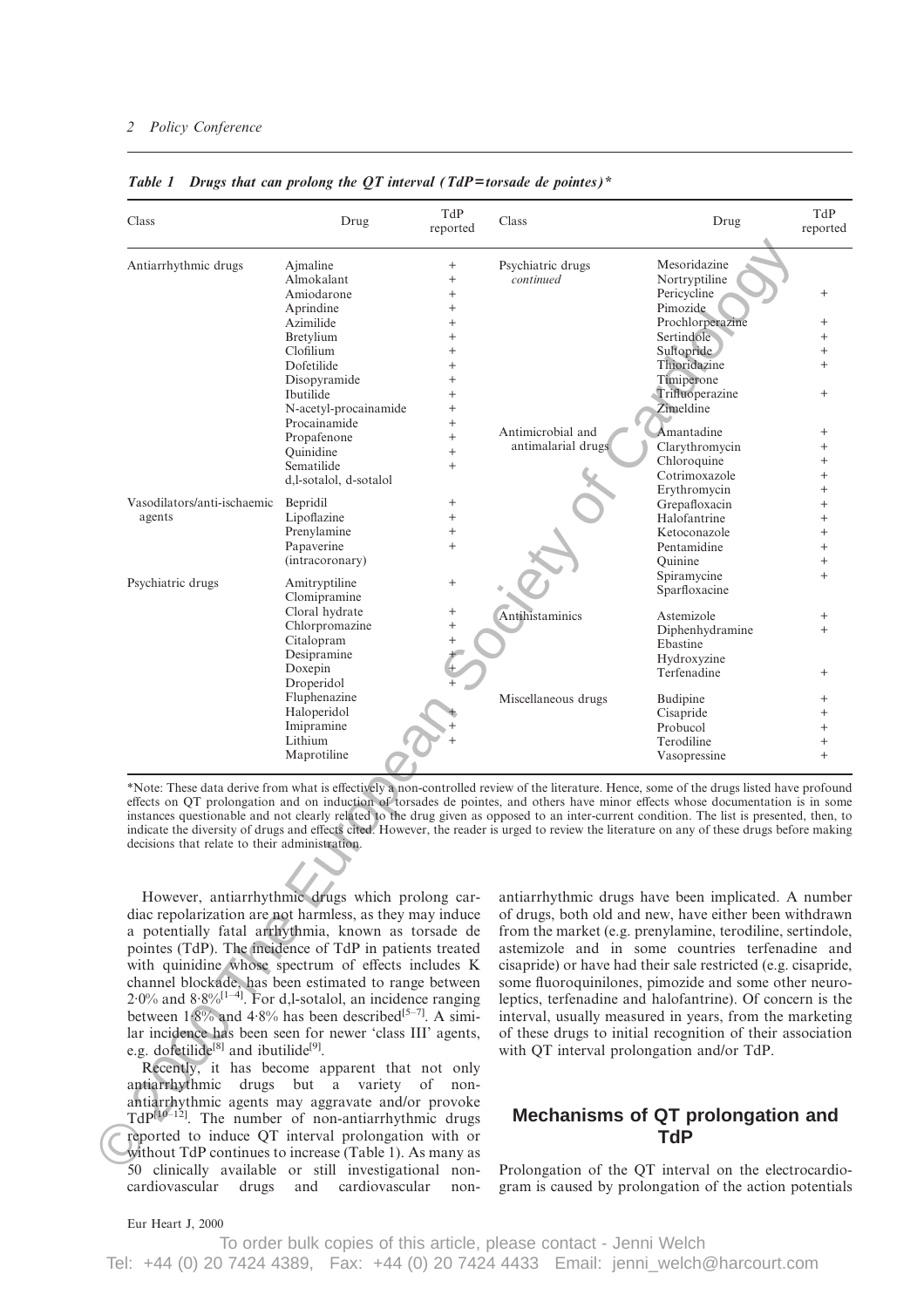

*Figure 1* **Ionic and molecular basis of the cardiac action potential. The waveform results from multiple, successively activating depolarizing inward currents (***downward***) and repolarizing outward currents (***upward***). The established or most probable clones are indicated. Numbers denote phase of the action potential.**

of ventricular myocytes, brought about by a reduction of outward currents and/or enhancement of inward currents during phase 2 and 3 of the action potential. Figure 1 shows the ionic basis of the cardiac action potential. There is an intrinsic transmural heterogeneity in the density of the various ion channels that determine ventricular repolarization. Block or activation of these channels have different effects on action potential duration of the four cell types: Purkinje cells, subendocardial myocytes, mid-myocardial M cells and subepicardial myocytes, as depicted in Fig. 2. It is important to note that there are also important species and tissue differences in these currents. Thus, in isolated guinea pig, sheep and dog myocardium, both  $I_{Kr}$  and  $I_{Ks}$  are present, whilst in cat, rabbit and man,  $I_{Kr}$  is the predominant current<sup>[13]</sup>. Moreover there remains controversy over the relative roles of  $I_{Kr}$  and  $I_{Ks}$  in ventricular repolarization in individual species, such as the dog (compare references<sup>[14]</sup> and<sup>[15]</sup>). It should be pointed out that many technical issues including cell isolation methods, storage conditions, pipette solutions and 'investigator bias' in cell selection may have influenced detection of  $I_{ks}$  in cat, rabbit and man<sup>[15–17]</sup>. The transient outward current  $I_{\text{to}}$  contributes to the phase 2 notch of the action potential and is present in man and dog, but is poorly expressed in guinea pig. Block of  $I_{to}$  in

myocardium from large mammals has varying effects on action potential duration and may prolong or shorten it<sup>[18]</sup>. Changes in the expression patterns of ion channels may also occur in disease and there are different patterns, as well, in normal males and females (Table 2).

A reduction in net outward current and/or an increase in inward current can potentially facilitate the development of early afterdepolarizations. Early afterdepolarizations occur preferentially in M cells and Purkinje cells due to reactivation of the L-type calcium current and/or activation of the sodium-calcium exchange current during the action potential plateau<sup>[19–22]</sup>. When accompanied by a marked increase in dispersion of repolarization there is increased likelihood that early afterdepolarization-induced extrasystoles will trigger reentry and TdP (Figures 3, 4 and  $5$ )<sup>[23-26]</sup>. Most of our present understanding of TdP is based on the study of drugs which block  $I_{Kr}$ . Virtually all drugs that have been shown to increase the QT interval, incorporate  $I_{Kr}$ blockade in their spectrum of effects. However, any drug which reduces net repolarizing currents may pose a risk for inducing this arrhythmia.

Electrotonic cell-to-cell coupling influences the dispersion of repolarization. If myocardial cells with intrinsically different action potential duration are well coupled, electrotonic current flow attenuates the differences in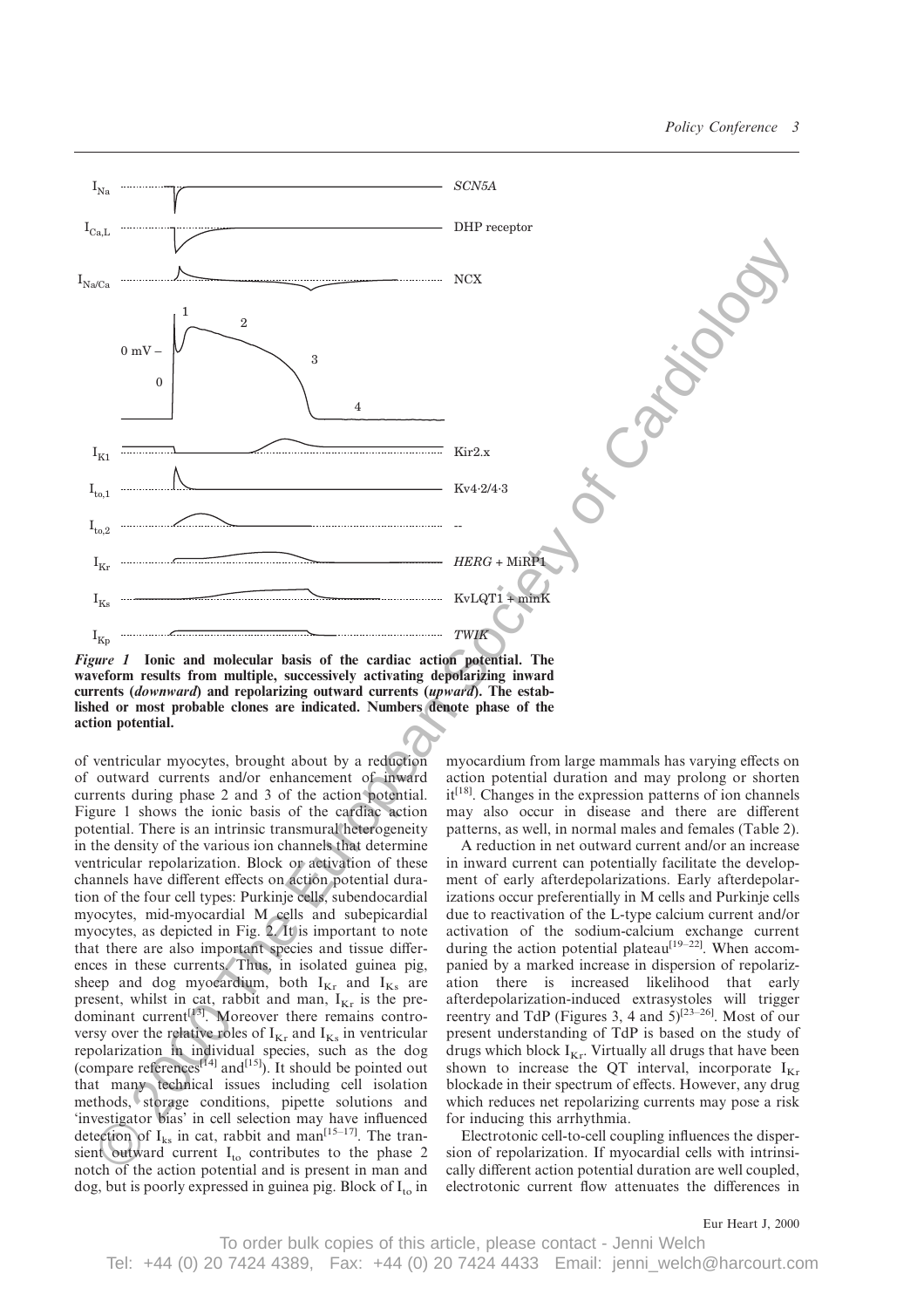Effect on action potential duration

| $\uparrow \uparrow \uparrow$<br>$\leftrightarrow$ $\uparrow$<br>$\uparrow \uparrow$<br>$\leftrightarrow$<br>$\leftrightarrow$<br>T T T T<br>↑↑<br>$\uparrow \uparrow \uparrow$<br>$\leftrightarrow \uparrow$<br><i>Figure 2</i> Effect of different pharmacological agents on the action potential of the<br>four predominant cell types found within the ventricles of larger mammals.<br>$\leftrightarrow \uparrow$ = little to no action potential prolongation; $\uparrow \uparrow \uparrow$ = maximum action potential | $\uparrow \uparrow \uparrow$<br>$\uparrow \uparrow$<br>$\leftrightarrow \downarrow$<br>TTTT<br>$\uparrow \uparrow \uparrow$ | $\leftrightarrow$ $\uparrow$<br>$\uparrow \uparrow$<br>$\leftrightarrow \downarrow$<br>$\uparrow \uparrow$<br>$\leftrightarrow$ $\uparrow$                                                                                                                                                                                                                                                                                                                                                                                                                                                                                                                                                                                                                                                                                                                                                                                                                                                                                                                                                                                                                                                                                                                                                                                                                                                                                                                                                                                                                                                                       |                                                                                                                                                                                                                                                                                                                                                                                                                                                                                                                                                                                                                                                                                                                                                                                                                                                                                                                                                                                                                                                                                                                                                      |
|-----------------------------------------------------------------------------------------------------------------------------------------------------------------------------------------------------------------------------------------------------------------------------------------------------------------------------------------------------------------------------------------------------------------------------------------------------------------------------------------------------------------------------|-----------------------------------------------------------------------------------------------------------------------------|------------------------------------------------------------------------------------------------------------------------------------------------------------------------------------------------------------------------------------------------------------------------------------------------------------------------------------------------------------------------------------------------------------------------------------------------------------------------------------------------------------------------------------------------------------------------------------------------------------------------------------------------------------------------------------------------------------------------------------------------------------------------------------------------------------------------------------------------------------------------------------------------------------------------------------------------------------------------------------------------------------------------------------------------------------------------------------------------------------------------------------------------------------------------------------------------------------------------------------------------------------------------------------------------------------------------------------------------------------------------------------------------------------------------------------------------------------------------------------------------------------------------------------------------------------------------------------------------------------------|------------------------------------------------------------------------------------------------------------------------------------------------------------------------------------------------------------------------------------------------------------------------------------------------------------------------------------------------------------------------------------------------------------------------------------------------------------------------------------------------------------------------------------------------------------------------------------------------------------------------------------------------------------------------------------------------------------------------------------------------------------------------------------------------------------------------------------------------------------------------------------------------------------------------------------------------------------------------------------------------------------------------------------------------------------------------------------------------------------------------------------------------------|
|                                                                                                                                                                                                                                                                                                                                                                                                                                                                                                                             |                                                                                                                             |                                                                                                                                                                                                                                                                                                                                                                                                                                                                                                                                                                                                                                                                                                                                                                                                                                                                                                                                                                                                                                                                                                                                                                                                                                                                                                                                                                                                                                                                                                                                                                                                                  |                                                                                                                                                                                                                                                                                                                                                                                                                                                                                                                                                                                                                                                                                                                                                                                                                                                                                                                                                                                                                                                                                                                                                      |
|                                                                                                                                                                                                                                                                                                                                                                                                                                                                                                                             |                                                                                                                             |                                                                                                                                                                                                                                                                                                                                                                                                                                                                                                                                                                                                                                                                                                                                                                                                                                                                                                                                                                                                                                                                                                                                                                                                                                                                                                                                                                                                                                                                                                                                                                                                                  |                                                                                                                                                                                                                                                                                                                                                                                                                                                                                                                                                                                                                                                                                                                                                                                                                                                                                                                                                                                                                                                                                                                                                      |
|                                                                                                                                                                                                                                                                                                                                                                                                                                                                                                                             |                                                                                                                             |                                                                                                                                                                                                                                                                                                                                                                                                                                                                                                                                                                                                                                                                                                                                                                                                                                                                                                                                                                                                                                                                                                                                                                                                                                                                                                                                                                                                                                                                                                                                                                                                                  |                                                                                                                                                                                                                                                                                                                                                                                                                                                                                                                                                                                                                                                                                                                                                                                                                                                                                                                                                                                                                                                                                                                                                      |
|                                                                                                                                                                                                                                                                                                                                                                                                                                                                                                                             |                                                                                                                             |                                                                                                                                                                                                                                                                                                                                                                                                                                                                                                                                                                                                                                                                                                                                                                                                                                                                                                                                                                                                                                                                                                                                                                                                                                                                                                                                                                                                                                                                                                                                                                                                                  |                                                                                                                                                                                                                                                                                                                                                                                                                                                                                                                                                                                                                                                                                                                                                                                                                                                                                                                                                                                                                                                                                                                                                      |
|                                                                                                                                                                                                                                                                                                                                                                                                                                                                                                                             |                                                                                                                             |                                                                                                                                                                                                                                                                                                                                                                                                                                                                                                                                                                                                                                                                                                                                                                                                                                                                                                                                                                                                                                                                                                                                                                                                                                                                                                                                                                                                                                                                                                                                                                                                                  |                                                                                                                                                                                                                                                                                                                                                                                                                                                                                                                                                                                                                                                                                                                                                                                                                                                                                                                                                                                                                                                                                                                                                      |
| action potential duration. Thus, in the intact left ven-<br>tricular wall, differences in action potential duration are<br>smaller than in myocytes or tissues isolated from epi-                                                                                                                                                                                                                                                                                                                                           | (Table 2).<br>clear.                                                                                                        |                                                                                                                                                                                                                                                                                                                                                                                                                                                                                                                                                                                                                                                                                                                                                                                                                                                                                                                                                                                                                                                                                                                                                                                                                                                                                                                                                                                                                                                                                                                                                                                                                  | the different effects of $I_{Kr}$ blockers are unknown<br>many factors modulate the effects of drugs that b<br>• One factor of particular importance for the go<br>TdP is a particular predisposition of individual<br>Recently, it has been demonstrated that in patie<br>developed TdP secondary to class III agent<br>induced QTc prolongation was more marked<br>patients without TdP and, furthermore, it<br>related to the dose of the drug <sup>[34]</sup> . Thus, patie<br>TdP showed an abnormal response following e<br>to the drug. The reason for such a behaviou<br>The presence of a forme fruste of a long QT sy<br>could play a key role although genetic study of<br>with drug-induced TdP revealed that only a min<br>the patients had a mutation in one of the genes k<br>cause congenital long QT syndrome <sup>[35]</sup> . How<br>cannot be excluded that yet unknown subtle<br>defects may set the stage for abnormal QT prolo<br>and TdP. Such subtle genetic defects have been s<br>result in a low penetrance in phenotypic ex<br>which might imply a lowered threshold for the<br>ment of abnormal QT prolongation and Td |
|                                                                                                                                                                                                                                                                                                                                                                                                                                                                                                                             |                                                                                                                             |                                                                                                                                                                                                                                                                                                                                                                                                                                                                                                                                                                                                                                                                                                                                                                                                                                                                                                                                                                                                                                                                                                                                                                                                                                                                                                                                                                                                                                                                                                                                                                                                                  | A reduced repolarization reserve <sup>[37]</sup> may<br>acquired abnormal QT prolongation and To                                                                                                                                                                                                                                                                                                                                                                                                                                                                                                                                                                                                                                                                                                                                                                                                                                                                                                                                                                                                                                                     |
|                                                                                                                                                                                                                                                                                                                                                                                                                                                                                                                             | 120 000 patients treated <sup>[32]</sup> while for d,l-sotalol, a mark-                                                     | cardial, endocardial and M cell layers. In transmural<br>sections of the ventricular wall (wedge preparation), the<br>dispersion in action potential duration averaged 51 ms<br>at a cycle length of $1000 \text{ ms}^{[27]}$ . In the intact left ven-<br>tricular wall of open-chest dogs, the transmural differ-<br>ences in refractory periods or activation-recovery<br>intervals were even smaller, in the order of 20 to<br>30 ms <sup>[28-30]</sup> . Selection of anaesthetic agents and extra-<br>cellular recording techniques also influence the measure-<br>ment of dispersion of repolarization in in vivo studies<br>under baseline, and even more so under long QT condi-<br>tions <sup>[26]</sup> . It is likely that macroscopic tissue resistance,<br>caused by changes in fibre direction across the ventricu-<br>lar wall, contributes to dispersion in repolarization.<br>Partial uncoupling due to fibrosis (as in ageing or<br>hypertrophy) may further unmask intrinsic differences in<br>The development of early afterdepolarizations and<br>TdP usually occurs with drugs that block $I_{Kr}$ . For<br>obvious reasons, the frequency with which a given drug<br>produces QT interval prolongation and/or TdP during<br>its uncontrolled clinical use remains largely unknown.<br>The overall clinical incidence of TdP is probably low and<br>not all drugs that block $I_{Kr}$ , have the same proarrhyth-<br>mic potential. For example, the estimated incidence of<br>TdP for cisapride which blocks $HERG^{[31]}$ , is 1 out of<br>ary to a repolarization prolonging drug is a | challenge with a specific drug <sup>[36]</sup><br>concept emphasizes that the occurrence of TdP                                                                                                                                                                                                                                                                                                                                                                                                                                                                                                                                                                                                                                                                                                                                                                                                                                                                                                                                                                                                                                                      |

The development of early afterdepolarizations and TdP usually occurs with drugs that block  $I_{Kr}$ . For obvious reasons, the frequency with which a given drug produces QT interval prolongation and/or TdP during its uncontrolled clinical use remains largely unknown. The overall clinical incidence of TdP is probably low and not all drugs that block  $I_{Kr}$ , have the same proarrhythmic potential. For example, the estimated incidence of TdP for cisapride which blocks *HERG*[31], is 1 out of 120 000 patients treated<sup>[32]</sup> while for d,l-sotalol, a markedly higher incidence has been reported (see above). This probably reflects the fact that cisapride is more often given to patients with normal hearts than sotalol whose use is confined to patients with cardiac arrhythmias. In the congenital long QT syndrome, mutations in *HERG* have been found at many sites, and, thus far, no correlation has been established between phenotype and the extent of  $I_{Kr}$  dysfunction<sup>[33]</sup>. The precise reasons for

the different effects of  $I_{Kr}$  blockers are unknown but many factors modulate the effects of drugs that block  $I_{Kr}$ (Table 2).

One factor of particular importance for the genesis of TdP is a particular predisposition of individual patients. Recently, it has been demonstrated that in patients who developed TdP secondary to class III agents, druginduced QTc prolongation was more marked than in patients without TdP and, furthermore, it was not related to the dose of the drug<sup>[34]</sup>. Thus, patients with TdP showed an abnormal response following exposure to the drug. The reason for such a behaviour is not clear.

The presence of a forme fruste of a long QT syndrome could play a key role although genetic study of patients with drug-induced TdP revealed that only a minority of the patients had a mutation in one of the genes known to cause congenital long  $QT$  syndrome<sup>[35]</sup>. However, it cannot be excluded that yet unknown subtle genetic defects may set the stage for abnormal QT prolongation and TdP. Such subtle genetic defects have been shown to result in a low penetrance in phenotypic expression which might imply a lowered threshold for the development of abnormal QT prolongation and TdP upon challenge with a specific drug<sup>[36]</sup>

A reduced repolarization reserve<sup>[37]</sup> may underlie acquired abnormal QT prolongation and TdP. This concept emphasizes that the occurrence of TdP secondary to a repolarization prolonging drug is a patientspecific response. This hypothesis is supported by reports of patients who developed additional episodes of TdP during subsequent exposure to a repolarization prolonging drug different from the one that initially caused their arrhythmia<sup>[38-41]</sup>. 'Patient-specific response' does not necessarily mean that the individual patient will always show abnormal QT prolongation and TdP during exposure to repolarization prolonging stimuli. This becomes obvious when considering the highly variable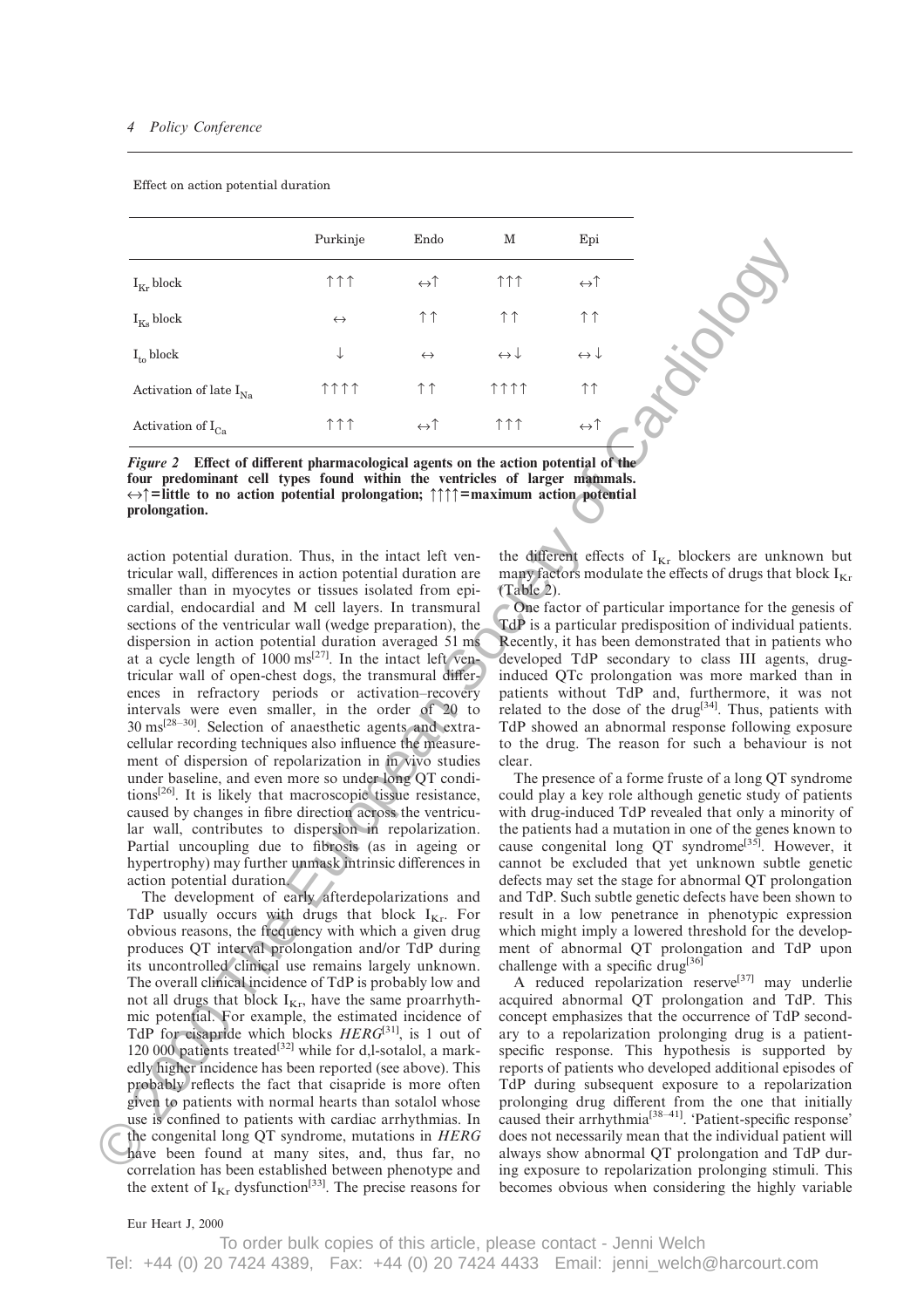| Hypokalaemia                                                                                                                                                        | Low extracellular [K] reduces $I_{Kr}$ <sup>[73]</sup> .                                                                                                                                                                                        | At low extracellular K concentrations, $I_{Kr}$ blockade<br>by e.g. quinidine and dofetilide is enhanced <sup>[73]</sup> .                                                                                                                                                                                                                                                                                                                                                                           |  |  |
|---------------------------------------------------------------------------------------------------------------------------------------------------------------------|-------------------------------------------------------------------------------------------------------------------------------------------------------------------------------------------------------------------------------------------------|------------------------------------------------------------------------------------------------------------------------------------------------------------------------------------------------------------------------------------------------------------------------------------------------------------------------------------------------------------------------------------------------------------------------------------------------------------------------------------------------------|--|--|
| Bradycardia                                                                                                                                                         |                                                                                                                                                                                                                                                 | Bradycardia increases action potential duration.<br>The repolarization prolonging effect of $I_{Kr}$ blockers<br>is most marked at low heart rates and decreases at<br>higher heart rates (reverse use-dependence) $1/4$ .                                                                                                                                                                                                                                                                           |  |  |
| Gender                                                                                                                                                              | TdP occurs more frequently women <sup>[6,75]</sup> .                                                                                                                                                                                            | QT interval is longer in women than in men <sup>[63]</sup> .<br>Female rabbits have less $I_{Kr}$ than male rabbits <sup>[76]</sup> .                                                                                                                                                                                                                                                                                                                                                                |  |  |
| Hypertrophy and heart failure                                                                                                                                       | current are reduced <sup>[18]</sup> .<br>action potential prolongation <sup>[77]</sup> .                                                                                                                                                        | The action potential is prolonged and both the<br>transient outward current and the delayed rectifier<br>Further reduction of $I_{Kr}$ may result in excessive                                                                                                                                                                                                                                                                                                                                       |  |  |
| Metabolic factors                                                                                                                                                   | $I_{\text{Kr}}^{[78]}$ . When drugs that inhibit CYP3A4 are<br>antibiotics, ketoconazole and other azole<br>the risk of TdP.<br>The same may occur in liver disease.<br>kidney.                                                                 | Certain drugs, e.g. terfenadine, are metabolized by<br>the P450 isoenzyme CYP3A4, and the terfenadine<br>metabolite terfenadine carboxylate, does not block<br>co-administered (erythromycin and other macrolide<br>antifungals, mibefradil), plasma levels of the parent<br>drug may rise considerably, thus leading to further<br>lengthening of the QT interval <sup>[67]</sup> and increasing<br>Renal insufficiency may result in an increased<br>plasma concentration of drugs excreted by the |  |  |
| Sympathetic activity and calcium loading                                                                                                                            | encoding for $I_{Ks}$ and $I_{Kr}$ respectively),<br>dispersion <sup>[79-80]</sup> . $I_{Kr}$ block combined with<br>dispersion of repolarization because of an<br>intrinsically weak[81].<br>the effect of $I_{Kr}$ blockers <sup>[57]</sup> . | In patients with congenital long QT syndrome<br>(LQT1 and LQT2 with mutations in the genes<br>beta-adrenergic stimulation increases the dispersion<br>in monophasic action potential duration and QT<br>beta-adrenergic stimulation increases transmural<br>augmentation of residual $I_{Ks}$ in epicardial and<br>endocardial cells but not in M cells where $I_{Ks}$ is<br>In rabbits, alpha-adrenergic stimulation potentiates                                                                    |  |  |
| Reduced repolarization reserve, 'formes<br>frustes' of the congenital long QT<br>syndrome                                                                           | Patient-specific increased propensity to<br>$\text{TdP}^{[37]}$ .<br>that prolong repolarization $[35,36]$ .                                                                                                                                    | development of abnormal QT prolongation and<br>Non-symptomatic carriers of mutated genes for Na<br>or K channels may be more susceptible to drugs                                                                                                                                                                                                                                                                                                                                                    |  |  |
| TdP=torsade de pointes, LQT=long QT syndrome.                                                                                                                       |                                                                                                                                                                                                                                                 |                                                                                                                                                                                                                                                                                                                                                                                                                                                                                                      |  |  |
| intervals between the initiation of drug therapy and<br>occurrence of TdP reported in the literature.<br>Detecting drug-induced effects on<br>repolarization        |                                                                                                                                                                                                                                                 | still under development that have been reported to<br>adversely prolong repolarization, makes it imperative to<br>investigate any new chemical entity for this potential<br>side effect before its first use in man. Pre-clinical screen-<br>ing should be conducted in vitro and in vivo using the<br>parent compound, its enantiomers when the new chemi-<br>cal entity is chirally active, and the major metabolites,                                                                             |  |  |
| The risk of drug-induced TdP arrhythmias raises a<br>dilemma of early detection of the effects of any new<br>chemical entity on cardiac ventricular repolarization. |                                                                                                                                                                                                                                                 | once these have been identified. In any research project,<br>the models used should facilitate the testing of the<br>hypotheses put forward. A number of models having                                                                                                                                                                                                                                                                                                                               |  |  |

*Table 2 Factors modulating repolarization (not comprehensive)*

### **Detecting drug-induced effects on repolarization**

The risk of drug-induced TdP arrhythmias raises a dilemma of early detection of the effects of any new chemical entity on cardiac ventricular repolarization. The impressive list of drugs, already on the market or still under development that have been reported to adversely prolong repolarization, makes it imperative to investigate any new chemical entity for this potential side effect before its first use in man. Pre-clinical screening should be conducted in vitro and in vivo using the parent compound, its enantiomers when the new chemical entity is chirally active, and the major metabolites, once these have been identified. In any research project, the models used should facilitate the testing of the hypotheses put forward. A number of models having variable advantages and limitations are available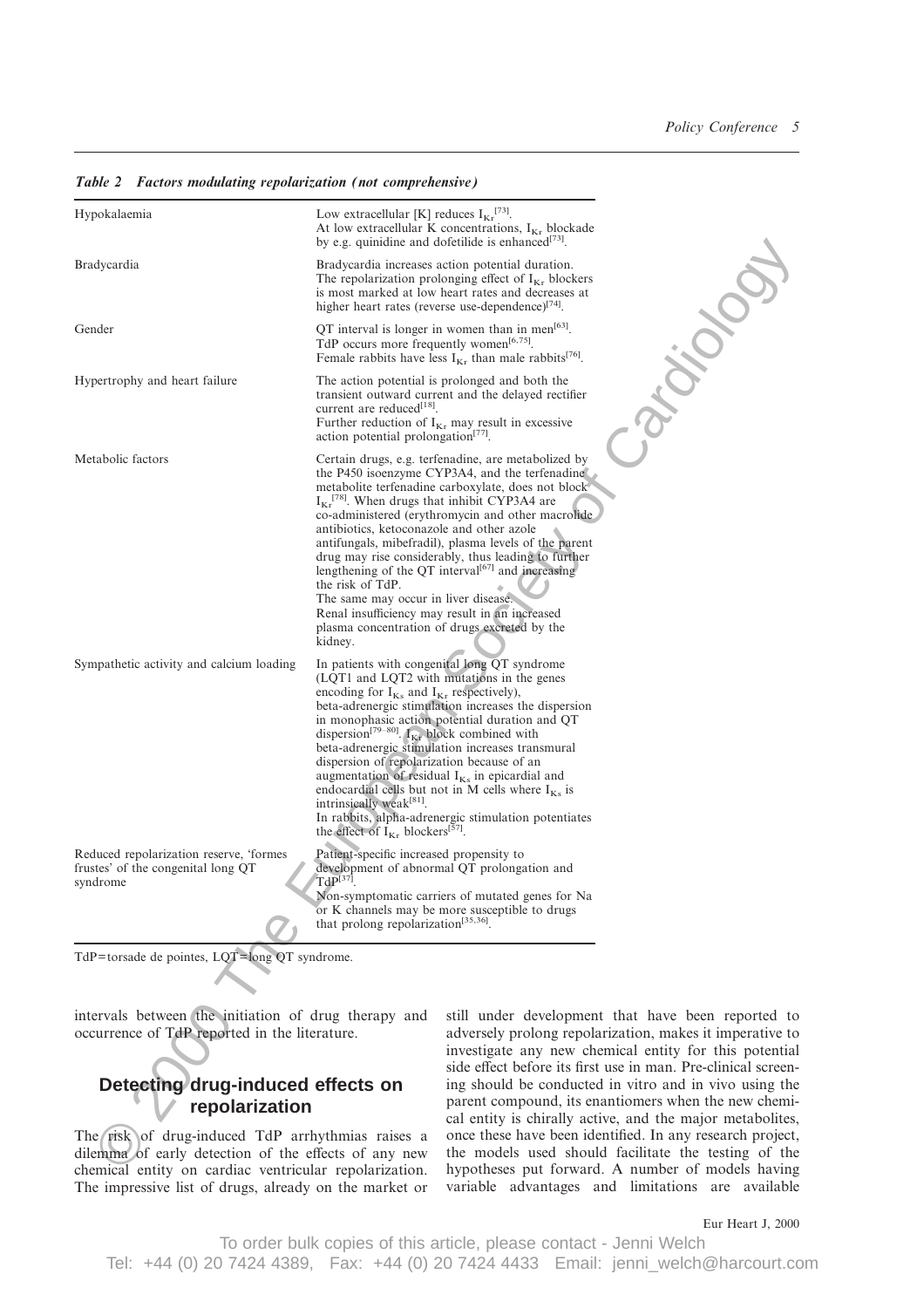



*Figure 3* **Proposed cellular mechanism for the development of torsade de pointes in the long QT syndrome. Most agents that prolong QT, amplify the electrical heterogeneity that exists across the ventricular wall. This effect is secondary to a reduction of net outward current which causes a preferential prolongation of the M cell action potential duration and creation of a vulnerable window secondary to the development of a transmural dispersion of repolarization. The reduced net outward current also predisposes to the development of an early afterdepolarizations-induced extrasystoles which can capture the vulnerable window and induce a meandering spiral wave which manifest as an atypical polymorphic ventricular tachycardia VT known as torsade de pointes. IKs blockers only produce these arrhythmogenic effects** in the presence of  $\beta$  adrenergic agents. APD=action **potential duration; EAD=early afterdepolarization.**

(Table 3). Figure 6 shows a proposed flow-chart of studies designed to assess the potential of drugs to prolong repolarization.



There are four broad categories of in vitro models: heterologous expression systems, disaggregated cells (studied acutely or in culture), isolated tissues, and the isolated intact (Langendorff-perfused) heart.

Since the vast majority of the drugs known to inadvertently (or intentionally in case of some antiarrhythmic drugs) prolong ventricular repolarization do so by blocking  $I_{Kr}$ , heterologous expression of the channel is a useful tool for studying drug effects. Various expression systems are available. Microinjection of ion channel RNA into *Xenopus laevis* oocytes is a well-established method for heterologous expression<sup>[42–43]</sup>. Ionic currents appear 1 to 3 days after injection and are measured with conventional two-electrode voltage clamp recordings. However, owing to their large size and membrane capacitance, *Xenopus* oocytes present limitations in measuring rapidly activating voltage-gated channels<sup>[44]</sup>. Furthermore, the IC50 for drug effects may be falsely over-estimated due to the relatively large volume of lipophilic material in the oocyte<sup> $[44]$ </sup>. Mammalian recombinant expression systems are increasingly used, as they do not share these limitations of oocytes and can be evaluated at physiological temperature. Most studies have used human embryonic kidney cells (HEK293), mouse fibroblasts (C cells) and Chinese hamster ovary (CHO) cells, all of which have relatively little endogenous voltage-gated channel activity. When such models are used for drug studies, the effects of at least four different concentrations encompassing a 100–1000-fold range should be evaluated and the IC50 of both, the parent compound and its metabolites, should be precisely determined. Overall, the results from such studies should not be considered in isolation as an absolute criterion for deciding whether or not to continue further development. This is stated because drugs that prolong repolarization for reasons other than  $I_{K_r}$  block (i.e. increasing the plateau  $I_{\text{Na}}^{[45]}$  or  $I_{\text{Ca}}^{[46]}$  and/or decreasing  $I_{Ks}$ <sup>[47]</sup>) would not be identified as potentially proarrhythmic unless the latter currents are included as well.

For the contents of the specific since the specific since the specific since  $\langle V_{\text{eff}} \rangle$ . And  $\langle V_{\text{eff}} \rangle$  is the specific since the specific since  $\langle V_{\text{eff}} \rangle$  is the specific since the specific since  $\langle V_{\text{eff}} \rangle$  Whereas the disaggregated cell is an ideal model for studying ion currents, its action potential duration variability even when paced at a constant cycle length, reduces its utility for studying action potentials<sup>[48]</sup>. It is here that isolated tissue studies serve an important purpose. In studying isolated tissues with microelectrodes, the species selected should be one for which adequate data exist that demonstrate similarity with human material. The species most frequently used are dog, rabbit, and guinea pig. For isolated tissue studies, canine mid-myocardium and Purkinje fibres appear most susceptible to the effects of  $I_{Kr}$  block. Endo- and epicardial muscle should be studied as well to ensure that the potential for dispersion is explored<sup>[26]</sup>. Any one of several 'pure' Ikr blockers can be used for comparison, and comparators may be chosen for which clinical studies have already demonstrated significant effects in human subjects (e.g. astemizole or cisapride). In addition, a range of cycle lengths should be studied. For both, these studies and the more complex models, below, attention should be paid to gender, given the demonstration both, in human subjects<sup>[6]</sup> and animal models such as the rabbit<sup>[49]</sup>, of the greater QT-prolonging and arrhythmogenic effects of  $I_{kr}$  blocking agents in females.

For screening large numbers of compounds, the Langendorff-perfused guinea pig or rabbit heart studied with electrogram or monophasic action potential recording techniques also gives consistent information on  $I_{Kr}$ blocking drugs when compared to standard compounds $[50,51]$ . Excess prolongation of repolarization in this model indicates potential problems caused by the drug. Failure to see excess action potential prolongation does not, however, provide complete security in excluding the risk of TdP. For example, in this setting one is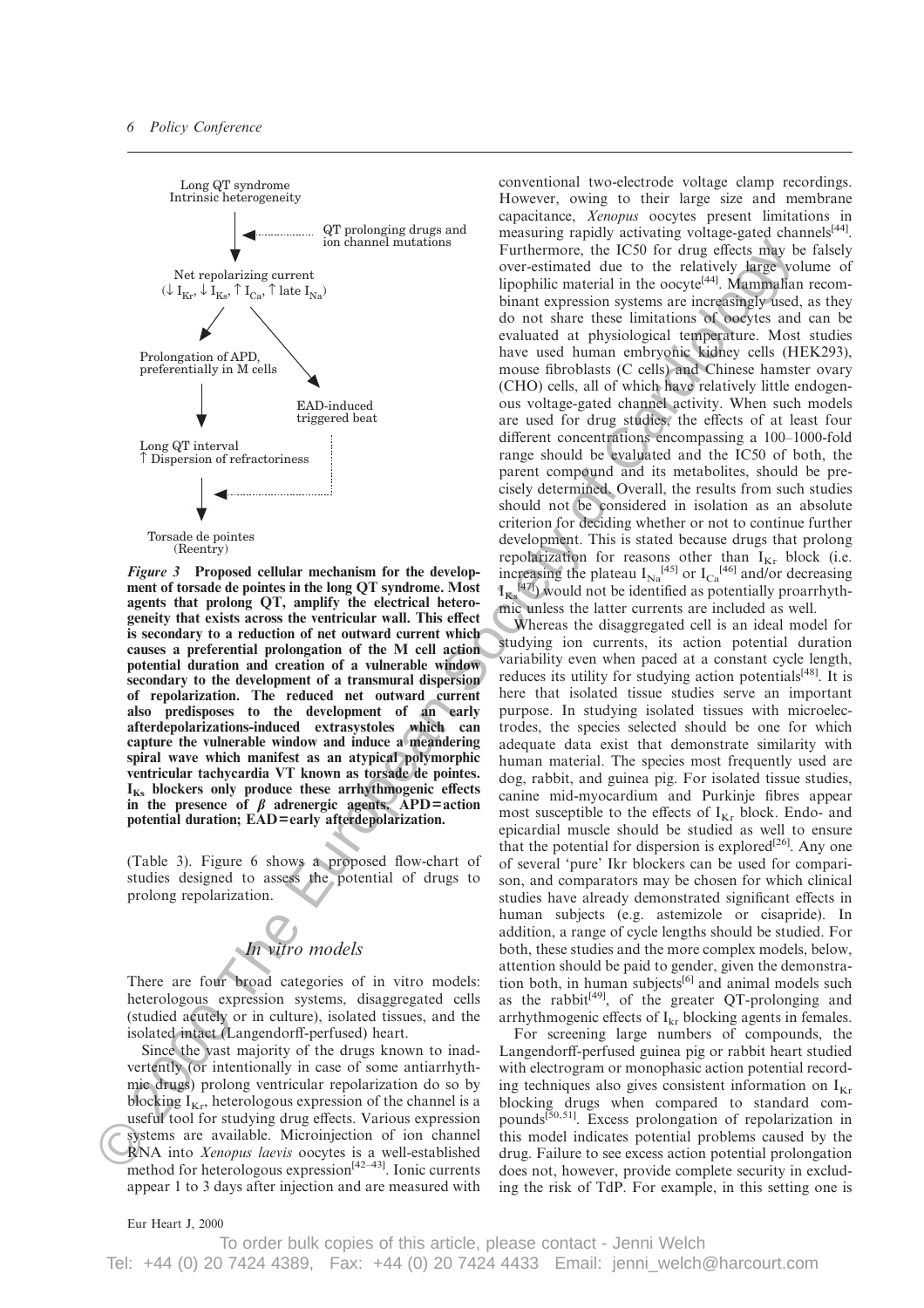

*Figure 4* **Sotalol-induced long QT and torsade de pointes. Each panel shows action potentials recorded from epicardial (Epi), M region (M) and endocardial (Endo) sites (top), and a transmural electrogram simulating an ECG. The traces were simultaneously recorded from an isolated arterially perfused canine left ventricular wedge under control conditions (A) and in the presence of dl-sotalol (100 µM, 30 min; B). Sotalol produced a preferential prolongation of the M cell action potential leading to the appearance of a** long  $\overrightarrow{OT}$  interval in the ECG and the development of a large trans**mural dispersion of repolarization. Modified from Yan and Antzelevitch,** *Circulation* **1998; 98: 1928–1936, with permission.**

unaware of the potential effects of metabolites. Effects of the new chemical entities on sinus rhythm should be carefully screened as K channel blockers frequently produce slight bradycardia. TdP-like polymorphic ventricular tachyarrhythmias can be induced in the isolated rabbit heart by reproducing conditions and circumstances that are clinically known to be associated with an increased propensity to develop TdP (i.e. hypokalaemia and bradycardia)<sup>[51-53]</sup>.

### *In-vivo animal models*

In vivo models can be studied using multi-lead ECG recordings in conscious or anaesthetized guinea-pigs, rabbits, dogs or pigs $[54-56]$ . As in humans, QT duration should be measured from at least three successive beats. In dogs, T-wave morphology is highly variable which limits the possibility to study serial drug-induced changes in repolarization, unless rigorous attention is paid to maintaining the animal in the same position each time it is studied. Equations to correct QT duration for heart rate can be used, although the accuracy of the correction algorithms varies in different animal models<sup>[56]</sup>. More information can be obtained using QT-RR plots in the absence and presence of various drug dosages, or by pacing the heart at a constant rate. Telemetric recordings can provide a useful adjunct in intact animal studies.

Carlsson and co-workers<sup>[21,55,57]</sup> have shown that clofilium, almokalant, dofetilide and sematilide may induce marked QT prolongation and TdP-like polymor-

 $\begin{bmatrix} \mathbf{Y}_{1} & \mathbf{Y}_{2} & \mathbf{Y}_{3} & \mathbf{Y}_{4} & \mathbf{Y}_{5} & \mathbf{Y}_{6} & \mathbf{Y}_{7} & \mathbf{Y}_{8} & \mathbf{Y}_{90} & \mathbf{Y}_{10} & \mathbf{Y}_{11} & \mathbf{Y}_{12} & \mathbf{Y}_{13} & \mathbf{Y}_{14} & \mathbf{Y}_{15} & \mathbf{Y}_{16} & \mathbf{Y}_{17} & \mathbf{Y}_{18} & \mathbf{Y}_{19} & \mathbf{Y}_{10} & \mathbf{Y}_{10} & \mathbf{Y}_{11} & \math$ phic ventricular tachycardia in alpha-chloralose anaesthetized rabbits concomitantly treated with an infusion of the alpha-1-agonist methoxamine. A conscious dog model with TdP like polymorphic ventricular tachycardia has been described by Weissenburger and co-workers in which bradycardia and hypokalaemia were combined<sup>[58,59]</sup>. Bradycardia was achieved by chemically or electrically induced complete AV block, whereas hypokalaemia was induced over a period of weeks using high doses of diuretics. Vos *et al.*<sup>[60]</sup> recently described a canine model with chronic AV block exposed to d-sotalol where different pacing modes were used to mimic sequences of short/long/short intervals. Such sequences are typically observed in patients with acquired LQTS but have recently been shown to play a role in the genesis of TdP in patients with the congenital LQTS as well. Of interest is the demonstration by Vos *et al*. [60] that antiarrhythmic drugs having known proarrhythmic effects induce significant QT prolongation and torsade de pointes in this model, and the demonstration by Sosunov *et al.*<sup>[54]</sup> in the same model that an antipsychotic drug with  $I_{kr}$  blocking properties has a much lower QT prolonging or proarrhythmic effect. Hence, the model shows promise in discriminating the proarrhythmic effects of various Ikr blocking drugs.

Important to the understanding of the strengths and limitations of these models is the demonstration by Vos and associates<sup>[61]</sup> that AV block induces ventricular hypertrophy. Hence, arrhythmias induced by drugs in these animals impact on our expectations for the normal heart largely by inference, while directly impacting on the relationship between hypertrophic hearts and drugs.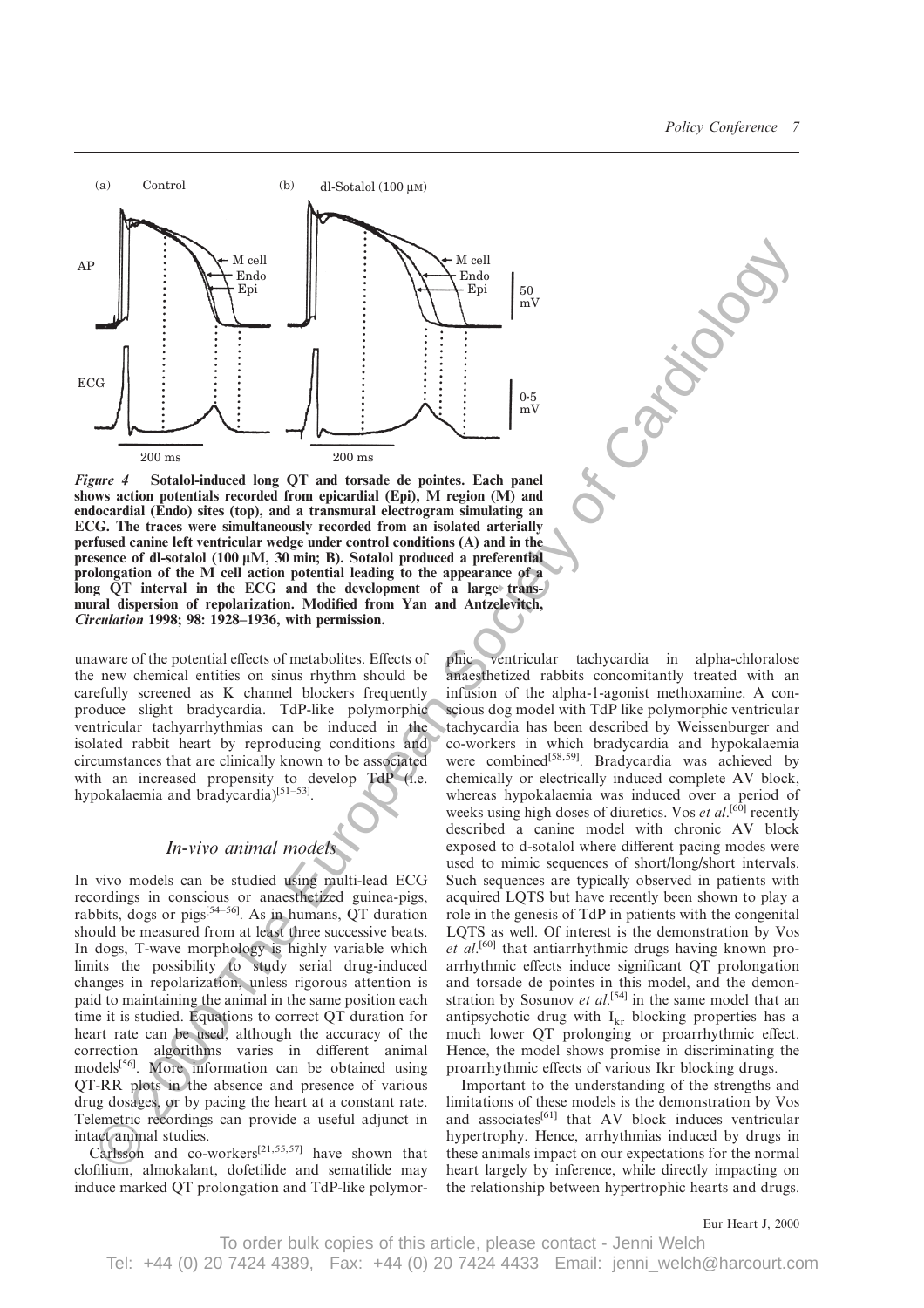

*Figure 5* **Stimulation-induced and spontaneous torsade de pointes. Each panel shows a polymorphic ventricular tachycardia with features of torsade de pointes occurring following exposure of an arterially-perfused canine left ventricular wedge preparation to dl-sotalol (100 mol/L). Action potentials from the subendocardial Purkinje region, epicardial (Epi), and M region (M) were simultaneously recorded along the same of axis as the transmural electrogram. The preparation was paced from the endocardial site at a basic cycle length of 2000 ms. A: In the absence of spontaneous torsade de pointes, the arrhythmia could be readily induced by a premature extrastimulus applied to the epicardium, the site of briefest refractoriness. B: A spontaneous premature beat, originating from the deep subendocardium, initiated an episode of torsade de pointes. Modified from Yan and Antzelevitch,** *Circulation* **1998; 98: 1928–1936, with permission.**

Moreover, it should be noted that while these models provide information that tends to increase or decrease one's understanding of the spectrum of drug effect, none will provide complete security with regard to drug effects in human subjects.

In light of the above, we stress the importance of not defining a single, standardized and uniform method for pre-clinical screening of the effects of drug effects on cardiac repolarization. Among the various methods available, none has demonstrated a predictive value that makes it clearly superior to others. In vivo methods introduce an intrinsic degree of variability and need for QT correction in relation to the heart rate. This may introduce an error of over-correction or undercorrection depending on the equation used and the species. On the other hand, in vivo methods explore the potential effects of not only the parent compound but

also of active metabolites (the exception being metabolites unique to man which must be studied in their own right in vivo and in vitro).

Finally, the potential risk / benefit ratio of any new chemical entity must be taken into account when a decision is made based on pre-clinical data. These preclinical data should be correlated with any clinical data available. Among the factors to be considered regarding the future development of a new chemical entity with demonstrated effects on ventricular repolarization, perhaps most important is the indication for the compound and the benefit it provides versus the risk it confers. Other factors may include the availability of alternative therapies with less risk and the margin of safety suggested by the pre-clinical data.

### **Clinical assessment of drug effects on repolarization**

### *Phase I/II studies*

In early Phase I/II studies, safety considerations should be directed primarily at the early identification of a change in repolarization, usually QT or QTc prolongation, which might herald the risk of proarrhythmia when the drug is administered more widely to a larger population of patients during Phase III studies<sup>[62,63]</sup>. Important questions during the early clinical phases of drug development include: (1) What electrocardiographic repolarization signal should be measured? (2) What threshold QTc signal is of concern, and what are the clinical implications of a small yet statistically significant QTc prolongation? (3) Since QTc quantifies a complex relationship between the duration of ventricular repolarization and heart rate, what are the heart rate correction issues for drugs that slow or accelerate heart rate? and (4) Which heart rate correction is preferred when evaluating the effects of a drug on ventricular repolarization?

Phase I clinical studies should be placebo-controlled trials that involve healthy volunteers who, however, may not be representative of the general population that will be exposed to the drug should it be approved and marketed (unless the drug is an antihistaminic or similar compound). Due to the increased risk of TdP in females, these studies should include sufficient numbers of females (with appropriate contraceptive precautions for women at risk of pregnancy). If there is any likelihood that the new compound will be used in children, they should also be studied at the appropriate time during the clinical development of the drug. The selection of children and decisions regarding the ages of those studied will depend on a number of ethical and personal issues, among them the potential for comprehension and co-operation, as well as parent/guardian involvement and approval.

The drug dosing should incorporate a reasonable dose-response range, with a short-term upper dosing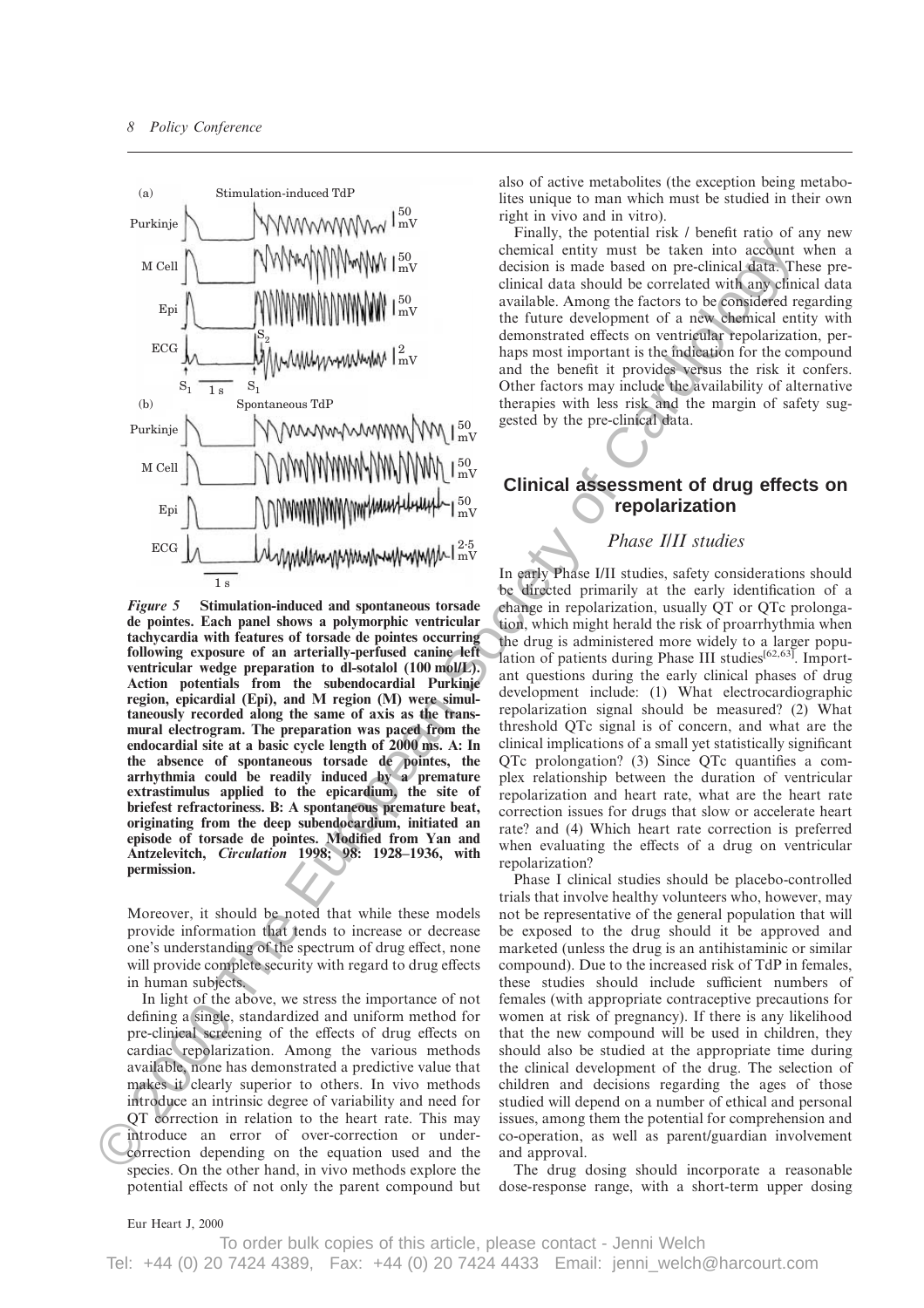| Model                                                 | Advantages                                                                                                                                                                                                                                                                                                                                                                                                                                                                                                                                                                                                                                         | Disadvantages                                                                                                                                                                                                                                                                   |                                                                                                                                                                                                                                                                                                                                                                                                                                                                                                                                                          |
|-------------------------------------------------------|----------------------------------------------------------------------------------------------------------------------------------------------------------------------------------------------------------------------------------------------------------------------------------------------------------------------------------------------------------------------------------------------------------------------------------------------------------------------------------------------------------------------------------------------------------------------------------------------------------------------------------------------------|---------------------------------------------------------------------------------------------------------------------------------------------------------------------------------------------------------------------------------------------------------------------------------|----------------------------------------------------------------------------------------------------------------------------------------------------------------------------------------------------------------------------------------------------------------------------------------------------------------------------------------------------------------------------------------------------------------------------------------------------------------------------------------------------------------------------------------------------------|
| Heterologous expression<br>systems                    | Ideal model for studying<br>ion currents                                                                                                                                                                                                                                                                                                                                                                                                                                                                                                                                                                                                           | Drug interaction with<br>channel subunits has to be<br>considered/assessed<br>Model-related differences<br>in IC50<br>Block of different or<br>multiple channels difficult<br>to assess<br>Results should not be used<br>as an absolute criterion for<br>a 'go-no go' decisions |                                                                                                                                                                                                                                                                                                                                                                                                                                                                                                                                                          |
| Disaggregated cells (studied<br>singly or in culture) | Ideal model for studying<br>ion currents                                                                                                                                                                                                                                                                                                                                                                                                                                                                                                                                                                                                           | High APD variability when<br>paced at a constant cycle<br>length<br>Methodological problems,<br>i.e. altered action potential<br>characteristics due to<br>dedifferentiation<br>Failure to see APD<br>prolongation does not<br>provide security.                                |                                                                                                                                                                                                                                                                                                                                                                                                                                                                                                                                                          |
| Isolated tissue                                       | Ideal for screening large<br>numbers of compounds<br>Easty to change electrolyte<br>concentrations and<br>stimulation rates<br>(hypokalemia and<br>bradycardia facilitate $I_{Kr}$<br>block)<br>Easy identification of<br>afterdepolarizations                                                                                                                                                                                                                                                                                                                                                                                                     | M-cells and Purkinje fibres<br>are most susceptible to $I_{Kr}$<br>block, although endo- and<br>epicardium should be<br>studied as well to ensure<br>that the extent of<br>dispersion is explored.<br>Failure to see APD<br>prolongation does not<br>provide complete security. |                                                                                                                                                                                                                                                                                                                                                                                                                                                                                                                                                          |
| Isolated intact<br>(Langendorff-perfused) heart       | Ideal for screening large<br>numbers of compounds<br>Drug effects during sinus<br>rhythm can be studied<br>(Multiple) ECG and MAP<br>recordings feasible<br>TdP models available                                                                                                                                                                                                                                                                                                                                                                                                                                                                   | Failure to see APD<br>prolongation does not<br>provide complete security                                                                                                                                                                                                        |                                                                                                                                                                                                                                                                                                                                                                                                                                                                                                                                                          |
| Intact animal (e.g. dog, pig,<br>rabbit, guinea pig)  | Studies in awake animals<br>possible (dog)<br>TdP models available                                                                                                                                                                                                                                                                                                                                                                                                                                                                                                                                                                                 | Expensive<br>Not appropriate for<br>screening                                                                                                                                                                                                                                   |                                                                                                                                                                                                                                                                                                                                                                                                                                                                                                                                                          |
|                                                       | $APD$ =action potential duration, $TdP$ =torsade de pointes, $MAP$ =monophasic action potential.                                                                                                                                                                                                                                                                                                                                                                                                                                                                                                                                                   |                                                                                                                                                                                                                                                                                 |                                                                                                                                                                                                                                                                                                                                                                                                                                                                                                                                                          |
|                                                       | level as high as possible during careful safety monitor-<br>ing. Plasma serum concentrations of the parent drug and<br>relevant active metabolites should be monitored to<br>obtain peak and trough values based on the known<br>pharmacokinetics and the half-life of the drug and its<br>metabolites. The duration of drug administration should<br>continue until steady-state plasma concentrations<br>(especially of active metabolites) are reached. Several<br>serial 12-lead ECGs should be obtained at baseline and<br>during follow-up after drug administration. In addition<br>to recordings at regular intervals, the timing of these | drug as well as those of active metabolites.                                                                                                                                                                                                                                    | netic parameters and the concentrations of the parent<br>Studies involving QT interval measurement should<br>always be conducted under placebo control and the<br>measurement should be processed by a laboratory<br>experienced in good clinical practice standards and<br>electrocardiography. Twelve-lead ECGs are preferable,<br>as are digital recordings and storage. The measurement<br>of the QT interval should always include the assess-<br>ment of T wave morphology changes and appearance<br>and/or disappearance of abnormal TU patterns. |

#### *Table 3. Models for the assessment of drug effects on repolarization (see text for discussion)*

level as high as possible during careful safety monitoring. Plasma serum concentrations of the parent drug and relevant active metabolites should be monitored to obtain peak and trough values based on the known pharmacokinetics and the half-life of the drug and its metabolites. The duration of drug administration should continue until steady-state plasma concentrations (especially of active metabolites) are reached. Several serial 12-lead ECGs should be obtained at baseline and during follow-up after drug administration. In addition to recordings at regular intervals, the timing of these recordings should consider carefully the pharmacoki-

Studies involving QT interval measurement should always be conducted under placebo control and the measurement should be processed by a laboratory experienced in good clinical practice standards and electrocardiography. Twelve-lead ECGs are preferable, as are digital recordings and storage. The measurement of the QT interval should always include the assessment of T wave morphology changes and appearance and/or disappearance of abnormal TU patterns. Since such patterns may occur in only some of the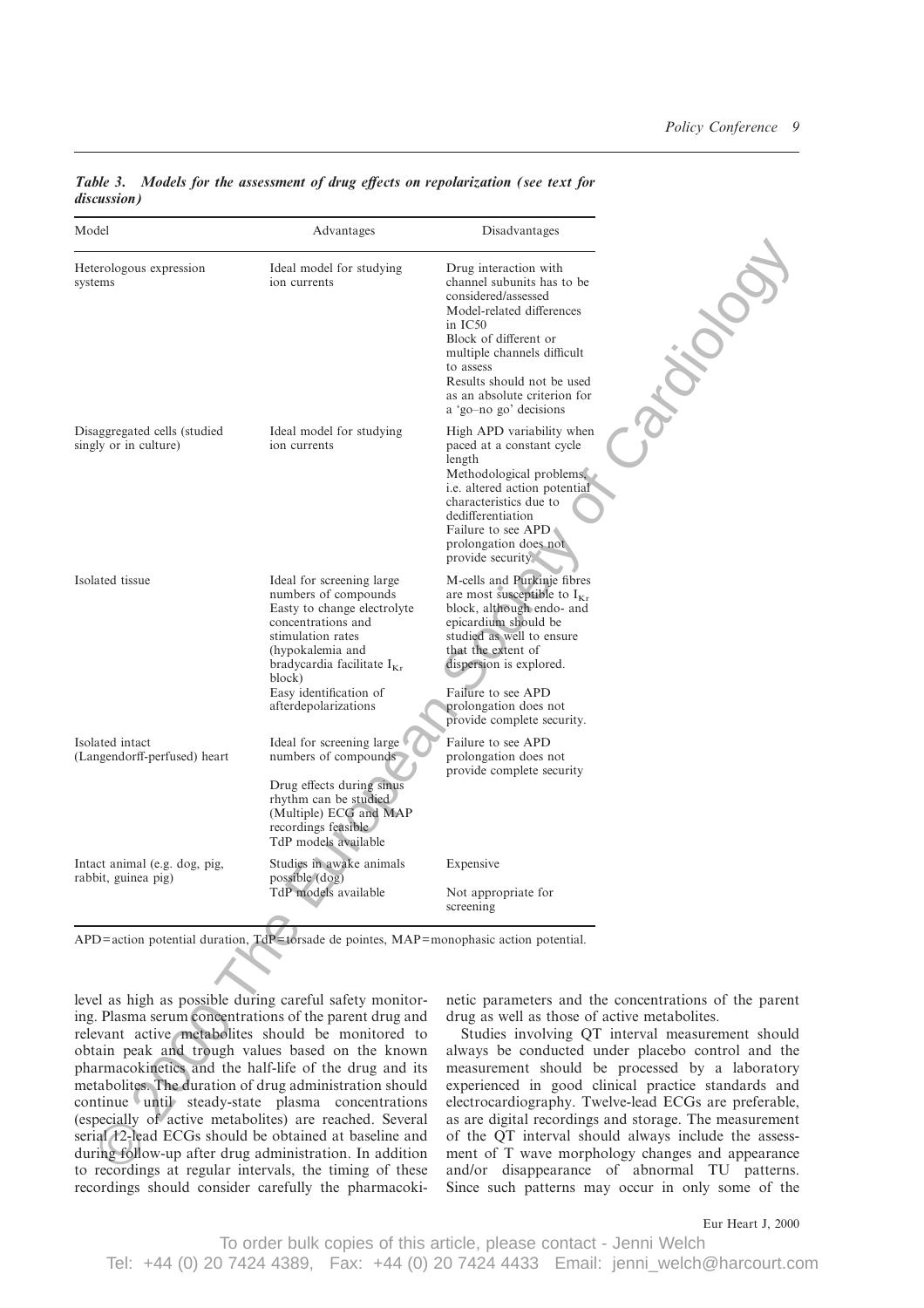

*Figure 6* **Proposed flow-chart of studies necessary to assess the potential of drugs to prolong repolarization. \*Note: This Figure is not meant to be used as a roadmap for testing but is an example of just one type of strategy. Depending on the individual compound(s) one is considering, other models and other sequences of testing may be more appropriate.**

electrocardiographic leads, the analysis of all 12 leads is preferable.

There is no clear consensus on methods for the measurement of the QT interval but in each study, the same method should be used. Multiple measurements in each ECG (e.g. 3 to 5 beats of each lead) are necessary to improve precision. The distribution of the maxima and minima of the QT interval among all 12 ECG leads is not stable and the selection of only one lead for measurement may create a selection bias. Measurement on computer screen seems to provide the highest precision.

Because of the lack of experience with algorithms for automatic QT interval measurement, evaluation by a qualified electrocardiographer should be mandatory. With manual measurement, a substantial proportion of the electrocardiograms (if not all) should be measured by two independent observers.

Since the duration of the QT interval is heart rate dependent, the evaluation of QT interval changes must always incorporate the consideration of the underlying changes in heart rate. Various heart rate correction formulae have been proposed (e.g. Bazett, Fridericia, Framingham, etc.) $[64,65]$ . While these formulae are appropriate in standard clinical practice, e.g. for the diagnosis of long QT syndrome, their use in the evaluation of drug related QT changes may lead to either false positive or false negative findings. Non-linear regression analysis of the QT/RR interval data points is preferable (including the assessment of confidence intervals) as this documents QT interval changes independent of the underlying heart rate<sup>[66]</sup>.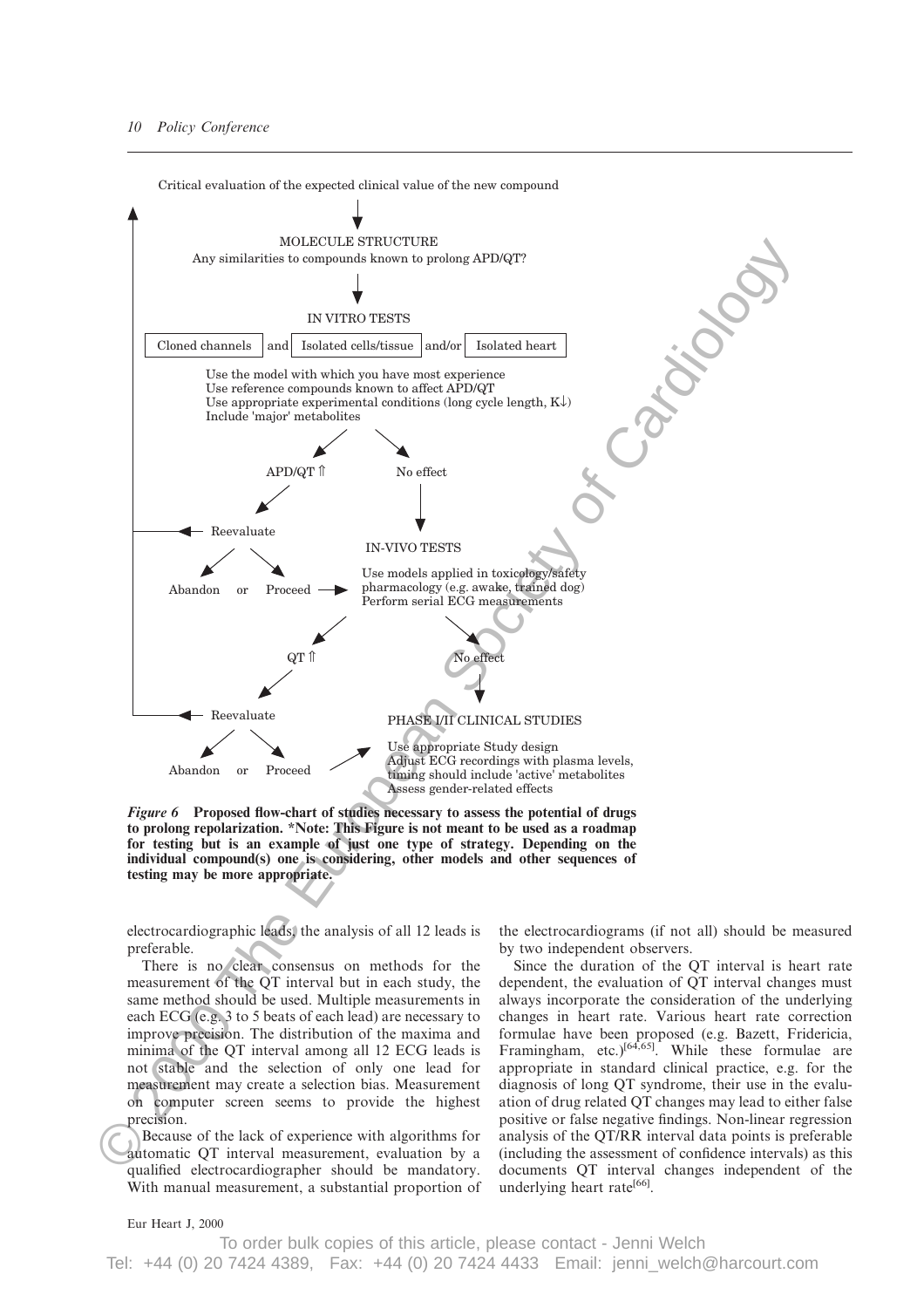QT dispersion as determined from the maximum minus minimum QT intervals on the 12-lead ECG has not yet been adequately validated as a risk indicator of proarrhythmia. Increased QT dispersion, therefore is currently not recommended as a parameter to assess drug-induced alteration in ventricular repolarization. Only very substantial values of QT dispersion (e.g. >100 ms) seem to be a reliable indicator of repolarisation abnormalities.

The presence of pathological U waves complicates the determination of the precise QT interval duration. Often, the U wave overlaps with the T wave to such a degree that determination of the end of the T wave is not only impossible but raises the question OF whether the U wave should be included in the QT interval measurement. Although this will result in a reading of excessive QT interval duration, such an interpretation may be appropriate with regard to certain drugs.

receives for a searched sole in the medicine of the form investigation in the commonly interest in the medicine of the medicine of the medicine of the medicine of the medicine of the medicine of the medicine of the medici From a safety point of view, there is no easy answer to the question as to how many subjects should be studied during Phase I/II trials. The sample size for Phase I/II studies is usually based on the need to characterise the clinical pharmacology of the drug with preliminary considerations of efficacy but with an anticipation that safety issues related to a major increase in QTc will most likely be identified. However, many issues arise here. For example, (1) there may be a small, yet significant increase in mean QTc. Whether this is meaningful, suggesting a potentially serious safety problem if the drug is subsequently approved for administration to a very large population, is controversial. (2) The number of subjects to be studied during Phase I/II trials for the purpose of safety is difficult to predict. It is suggested that if no adverse repolarization abnormalities are observed during preclinical testing, then a minimum of 100 subjects should be rigorously studied in early Phase I/II testing; if some minor yet consistent repolarization abnormalities are uncovered during preclinical or clinical testing, then 200 or more subjects should be studied<sup>[62]</sup>. (3) In Phase I/II trials, any individual who develops a prolonged QTc interval after drug administration that is generally considered to be a so-called outlier, takes on special significance. Such an outlier may reflect a true drug-related effect, i.e. an important signal; or the long QTc value may simply represent a random variation unrelated to drug administration. This issue requires careful attention, such that the subject should be rechallenged with the same drug to elucidate whether the effect on QTc is reproducible. If so, then further dose-response testing is indicated.

If early Phase I/II studies demonstrate no QTc safety concerns, then expanded Phase I/II testing is appropriate. If the age range of the initial study population was restricted, a broader age spectrum should be included in further studies. It is essential to include subjects with common clinical cardiac disorders, such as patients with coronary heart disease, hypertension, and congestive heart failure in these late Phase I/II studies if such patients are likely to receive the drug when it is marketed. Repeated doses may need to be administered

to further substantiate the QTc safety of the drug if any questions had been raised during earlier testing. If the drug is metabolised by the hepatic P450 enzyme system, drug-interaction studies with appropriate inhibitors(s) of the isoform involved (for example ketoconazole and/or erythromycin in case of the cytochrome 3A4 isoform) are indicated, with particular attention to circulating drug levels and QTc effects[67,68]. During this phase of testing, high doses of the drug (as high as 10 to 50 times those recommend) may be cautiously administered.

A meaningful QT/QTc prolongation during Phase I/II studies is difficult to define in general terms. Due to the small number of subjects tested in these early studies, even a small change may be important. It has not been settled, whether a small but reproducible QTc prolongation in Phase I/II studies is indicative of a possible serious QTc-related proarrhythmia when the drug is utilized by thousands or millions of people after market approval. A single outlier with drug-induced QTc prolongation >500 ms or an increase by 60 ms or more from baseline after rechallenge during Phase I/II studies may be taken more seriously than a significant increase in the mean value. Similarly, a statistically significant increase in mean QTc as small as 6 ms between baseline and maximal drug effect at the planned (recommended) drug dose may be important<sup>[69]</sup>. Estimation of the importance depends on risk–benefit considerations for the intended use of the drug and the availability of alternative therapies with lesser risk. For example, if a drug is effective in treating oncological disorders, then some degree of QTc prolongation may be acceptable. On the other hand, if a drug will be marketed to treat allergic rhinitis in otherwise healthy people, then even minor QTc prolongation may not be acceptable, especially if alternative drugs without QTc-prolonging effects are available.

If small but significant drug-related repolarization effects are observed during Phase I/II studies, additional preclinical studies are needed to clarify the effect and to evaluate a possible underlying mechanism. For example, if a small degree of QTc prolongation is identified in early clinical studies, specific in-vitro expression studies if not previously performed, can help to determine if the drug has any influence on the  $I_{Kr}$  ion channel, an ion channel which has frequently been implicated in druginduced repolarization abnormalities. Dose-response studies can be quickly carried out in the in-vitro setting.

It is likely that in the future a spectrum of noninvasive electrocardiographic repolarization parameters will be utilized in drug evaluation since digital ECGs are now available. Quantitative computerised processing and analysis of digital ECGs include QT/U intervals, QT/RR relationships, T-wave morphology on ECG and/or VCG, spatial heterogeneity of repolarization, and dynamic beat-to-beat T-wave changes (T-wave lability and microvolt T-wave alternans). These measurements are likely to supplement and possibly replace the manual QTc measurements of today. Such analytic techniques may identify drug-related repolarization effects more accurately and reliably than current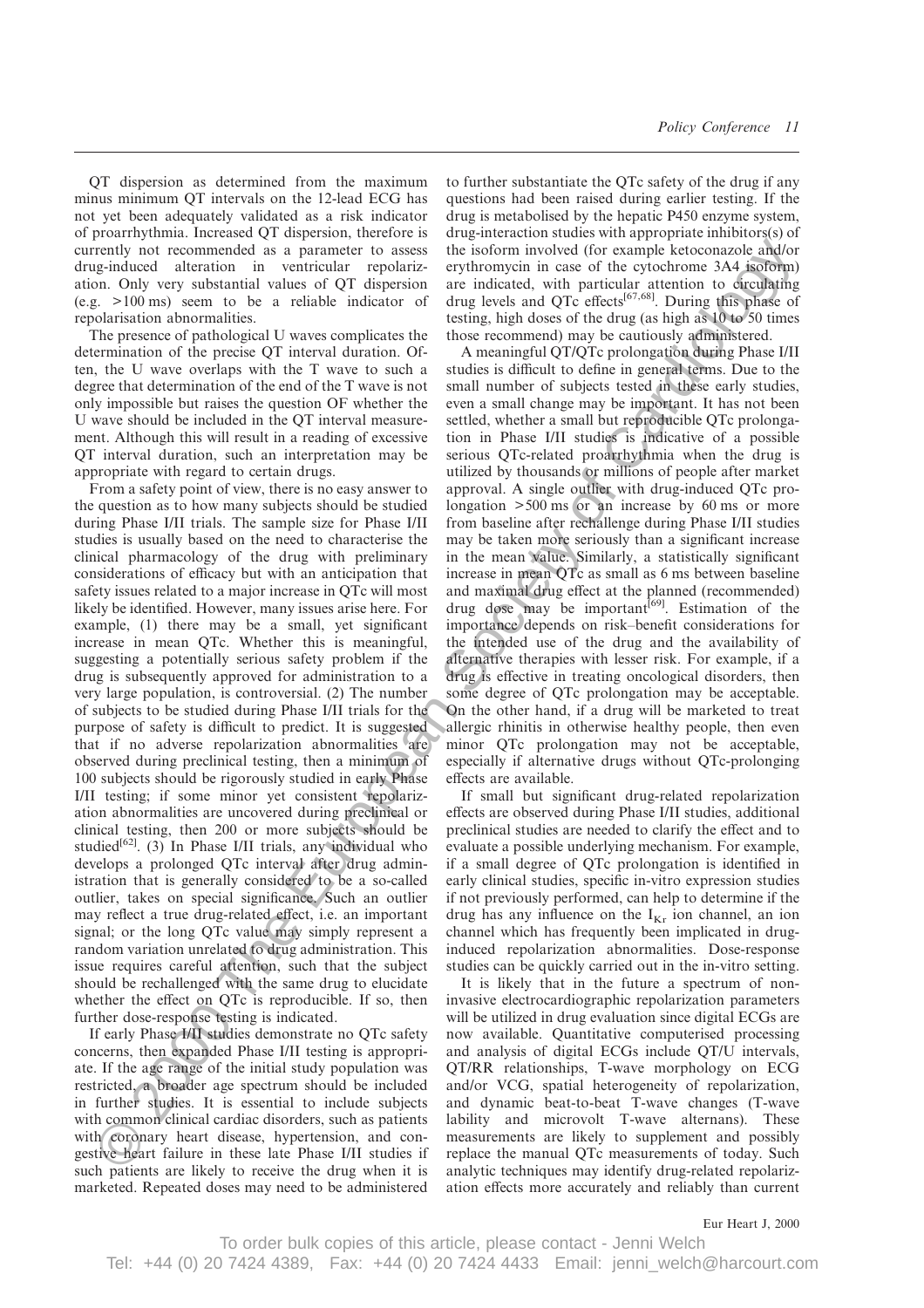methods, thus improving the safety screening of drugs in Phase I/II clinical studies.

### *Phase III studies*

Phase HI studies on interesting and distantial consistential in the end of the second standard and benchment and the second standard and benchment and the second standard and the second standard and the second standard an If findings from Phase I/II studies are indicative of a risk, recording ECGs in all the patients in Phase III studies should be seriously considered in order to better characterize the QT safety of the drug during its postmarketing clinical use. However, these Phase III studies are highly efficacy-orientated and their results may be strongly influenced by inclusion and exclusion criteria. Therefore, it is important to consider how representative the clinical trial population of the ultimate target population is. It is helpful to include in late Phase II and Phase III studies subjects with common clinical cardiac disorders, such as patients with coronary heart disease, hypertension, and congestive heart failure if such patients are likely to receive the drug when it is marketed. For the same reasons, the inclusion of patients with other co-morbidities and co-medications should also be considered.

### *Post-marketing surveillance*

Demonstration of both short- and long-term safety and efficacy is increasingly necessary to obtain approval of new drugs. Any conclusion that a drug is 'safe' should be reserved until post-marketing surveillance data are reviewed. Only when large numbers of patients are treated, many of whom will be taking multiple medications, who have different co-morbidities, and who are subject to other conditions that were not represented in the original clinical trial population, will adverse effects become manifest that were otherwise not recognized, appreciated or expected.

### **Regulatory perspectives**

There has been an increasing regulatory concern about drug-induced QT prolongation and TdP. Recommendations and guidelines for the pre-clinical and clinical screening and assessment of any new drug with regard to its potential electrophysiological effects are urgently needed. In December 1997, the Committee for Proprietary Medicinal Products (CPMP) of the European Agency for the Evaluation of Medicinal Products issued a document entitled '*Points to Consider: The assessment of the potential for QT interval prolongation by non-cardiovascular medicinal products*' [62]. This CPMP document was a strong signal to drug developers that the problem of QT interval prolongation and/or TdP by non-cardiovascular drugs is now a very significant one and, thus, requires careful scrutiny and research efforts for any compound undergoing development.

Based on experience with previously approved compounds, questions arose as to whether there had been any signals during the development of these drugs that may have pointed to the possibility of their proarrhythmic effects, and why such effects had not been detected during pre-clinical and clinical development programmes. Another question was whether one can rely on clinical trials alone to identify the risk of proarrhythmia or whether additional or alternative strategies should be used to facilitate prediction of this risk.

In the present environment, it is perhaps unlikely that any non-cardiovascular or non-antiarrhythmic drug associated with clinically documented TdP during its clinical evaluation will reach a regulatory submission stage unless it offers unique and otherwise unavailable clinical benefits. Rather than the frequency of TdP, the regulatory authorities are most often left with evaluation of the clinical significance of the degree and frequency of QT prolongation observed in the clinical trials without having observed any cases of TdP. Another problem is the evaluation of cases of sudden death in patients taking any of several non-cardiac drugs known to prolong repolarization. In these cases, it is frequently difficult if not impossible to create a link between QT prolongation and the mechanism of subsequent death if no intervening TdP has been observed.

Apart from an ever-increasing number of 'proarrhythmic non-cardiovascular' drugs, regulatory concerns have been intensified because of the increasing size of the population that may be at risk. This applies to the elderly who frequently receive multiple drugs with the potential for interaction, and to patients with cardiac, renal, hepatic or other predisposing diseases which may increase the risk of abnormal drug elimination and metabolism and create the potential for increased susceptibility to proarrhythmia. Patients with myocardial hypertrophy or heart failure with or without abnormalities in repolarization represent other high risk groups, and in all such groups, the independent risk conferred by female gender must be considered.

From the regulatory perspective, it is vitally important that the distinction between drug-induced and spontaneous QT interval prolongation is carefully made. If this is not done, a harmless drug may be inappropriately labelled and denied to needy patients. On the other hand, when repolarization abnormalities go unrecognized, the public may be placed at unnecessary risk. The overall risk/benefit assessment of a new drug that prolongs the QT interval depends on consideration of (1) the frequency and magnitude of the QT changes observed and related adverse events detected in the clinical programme, (2) the safety risks presented by the drug relative to its therapeutic potential, and (3) the availability of clinically effective alternatives with a more favourable safety profile.

The labelling implications for a drug that prolongs the QT interval are considerable. Detailed consideration of the above factors should enable a final decision to be made regarding the approvability of a new medicinal product, and where appropriate, the conditions for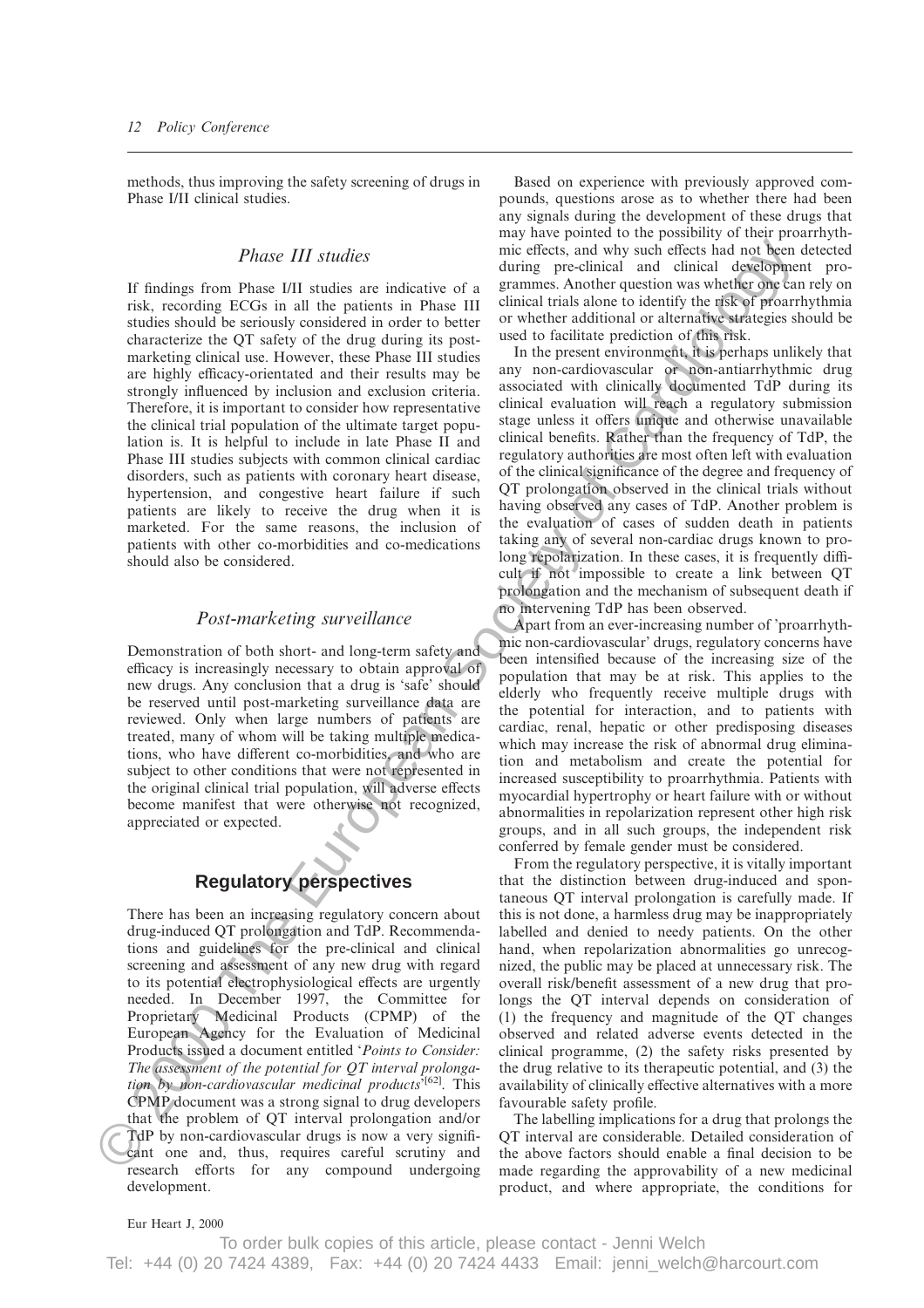clinical use to be included in its Summary of Product Characteristics (prescribing information). These conditions could have an impact on dosage schedules (maximum unit and daily doses), dose titration schedules, contraindications in terms of concurrent drugs and concurrent diseases, special warnings and precautions for use (special populations and monitoring and/or follow-up requirements), detailed descriptions of pharmacokinetic and pharmacodynamic interactions, listings of undesirable effects consequent to prolongation of QT interval, and means for monitoring and managing patients who experience an overdose of the drug.

Extrained Society in the European Society of Cardiotech in the European Society of Cardiotech in the European Society of Cardiotech in the European Society of Cardiotech in the European Society of Cardiotech in the Europe This regulatory management of drugs which prolong the QT interval is only one aspect of an overall strategy aimed at containing or minimizing risk. In the final analysis, whether or not a patient will benefit from detailed prescribing information depends on the patient and his/her prescribing physician. Experience regarding physician compliance with prescribing restrictions and monitoring requirements to date is not encouraging. In a number of surveys relating to terfenadine<sup>[70,71]</sup> and  $c$ isapride<sup>[72]</sup>, there was significant, inappropriate prescription of these drugs to patients at increased risk. In addition, monitoring requirements such as baseline and/or periodic ECGs had been ignored in many cases. Regulatory authorities have been sensitized to issues such as how and to what extent there is likely to be compliance with complex prescribing information and monitoring requirements. These considerations are attaining increased importance in the approvability of new drugs and in reviewing the safety profiles of older drugs.

### **Conclusions**

There is increasing awareness that drugs used for nonantiarrhythmic and non-cardiovascular indications may have significant effects on repolarization and may cause serious ventricular tachyarrhythmias under specific circumstances. For new drugs, the effects on the QT interval should be identified and, if possible, quantified during pre-clinical and clinical development. Postmarketing surveillance data of approved and marketed drugs provide additional important information about drug safety. In addition, clinicians and patients should be aware of this risk of prolongation of repolarization and take precautions to further minimize it. Academic centres should be encouraged to develop new technologies for objective assessment of the repolarisation patterns including the diagnosis of the presence of pathological U waves.

### **References**

- [1] Selzer A, Wray HW. Quinidine syncope. Paroxysmal ventricular fibrillation occurring during treatment of chronic atrial arrhythmias. Circulation 1964; 30: 17–26.
- [2] Roden DM, Woosley RL, Primm RK. Incidence and clinical features of the quinidine-associated long QT syndrome: implications for patient care. Am Heart J 1986; 111: 1088–93.
- [3] Kay GN, Plumb VJ, Arciniegas JG, Henthorn RW, Waldo AL. Torsade de pointes: the long-short initiating sequence and other clinical features: observations in 32 patients. J Am Coll Cardiol 1983; 2: 806–17.
- [4] Bauman JL, Bauernfeind RA, Hoff JV, Strasberg B, Swiryn S, Rosen KM. Torsades de pointes due to quinidine: observations in 31 patients. Am Heart J 1984; 107: 425–30.
- [5] Haverkamp W, Martinez RA, Hief C *et al*. Efficacy and safety of d,l-sotalol in patients with ventricular tachycardia and in survivors of cardiac arrest. J Am Coll Cardiol 1997; 30: 487–95.
- [6] Lehmann MH, Hardy S, Archibald D, Quart B, McNeil DJ. Sex difference in risk of torsade de pointes with d,l-sotalol. Circulation 1996; 94: 2535–41.
- [7] Hohnloser SH. Proarrhythmia with class III antiarrhythmic drugs: types, risks, and management. Am J Cardiol 1997; 80: 82G–9G.
- [8] Torp-Pederson C, Moller M, Bloch-Thomsen PE *et al*. for The Danish Investigations of Arrhythmia and Mortality on Dofetilide Study Group. Dofetilide in patients with congestive heart failure and left ventricular dysfunction. N Engl J Med 1999; 341: 879–911.
- [9] Stambler BS, Wood MA, Ellenbogen KA, Perry KT, Wakefield LK, Van der Lugt JT. Efficacy and safety of repeated intravenous doses of ibutilide for rapid conversion of atrial flutter or fibrillation. Ibutilide Repeat Dose Study Investigators. Circulation 1996; 94: 1613–21.
- [10] Zipes DP. Unwitting exposure to risk. Cardiol Rev 1993; 1–3.
- [11] Rosen MR. Of oocytes and runny noses. Circulation 1996; 94: 607–9.
- [12] Priori SG. Exploring the hidden danger of noncardiac drugs. J Cardiovasc Electrophysiol 1998; 9: 1114–16.
- Veldkamp MW. Is the slowly activating component of the delayed rectifier current,  $I_{Ks}$ , absent from undiseased human ventricular myocardium? Cardiovasc Res 1998; 40: 433–5.
- [14] Varro A, Balati B, Iost N *et al*. The role of the delayed rectifier component Iks in dog ventricular muscle and Purkinje fiber repolarization. J Physiol 2000; 523: 67–81.
- [15] Liu DW, Antzelevitch C. Characteristics of the delayed rectifier current (IKr and IKs) in canine ventricular epicardial, midmyocardial, and endocardial myocytes. A weaker IKs contributes to the longer action potential of M cells. Circ Res 1995; 76: 351–65.
- [16] Salata JJ, Jurkiewicz N, Jow B *et al.*  $I<sub>K</sub>$  of rabbit ventricle is composed of two currents: evidence for  $I_{Ks}$ . Am J Physiol 1996; 271: H2477–89.
- [17] Ye L, Feng J, Li GR, Nattel S. Transient outward and delayed rectifier currents in canine atrium: properties and role of isolation methods. Am J Physiol 1996; 272: H1292–H1301.
- [18] Tomaselli GF, Marban E. Electrophysiological remodeling in hypertrophy and heart failure. Cardiovasc Res 1999; 42: 270–83.
- [19] Antzelevitch C, Sicouri S. Clinical relevance of cardiac arrhythmias generated by afterdepolarizations. Role of M cells in the generation of U waves, triggered activity and torsade de pointes. J Am Coll Cardiol 1994; 23: 259–77.
- [20] Viswanathan PC, Rudy Y. Pause induced early afterdepolarizations in the long QT syndrome: a simulation study. Cardiovasc Res 1999; 42: 530–42.
- [21] Carlsson L, Abrahamsson C, Andersson B, Duker G, Schiller-Lindhardt G. Proarrhythmic effects of class III agent almokalant: importance of infusion rate, QT dispersion and early after depolarizations. Cardiovasc Res 1993; 27: 2186–93.
- [22] Burashnikov A, Antzelevitch C. Acceleration-induced action potential prolongation and early afterdepolarizations. J Cardiovasc Electrophysiol 1998; 9: 934–48.
- [23] El-Sherif N, Caref FB, Yin H, Restivo M. The electrophysiological mechanism of ventricular arrhythmias in the long QT syndrome. Tridimensional mapping of activation and recovery patterns. Circ Res 1996; 79: 474–92.
- [24] Surawicz B. Electrophysiological substrate for Torsade de pointes: Dispersion of refractoriness or early afterdepolarizations. J Am Coll Cardiol 1989; 14: 172–84.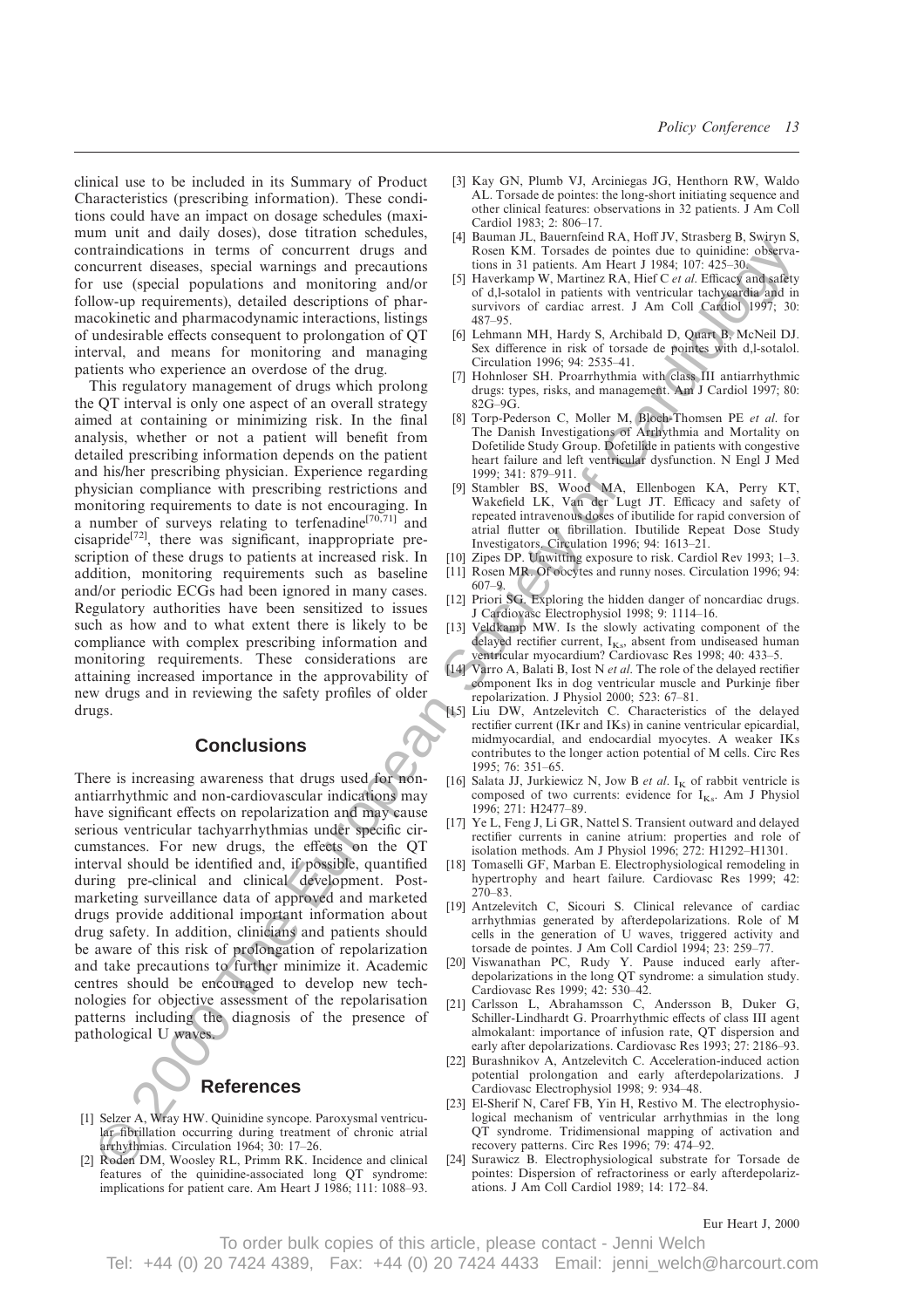- [25] Verduyn SC, Vos MA, Van der Zande J, Van der Hulst FF, Wellens HJJ. Role of interventricular dispersion of repolarization in acquired torsade-de-pointes arrhythmias: reversal by magnesium. Cardiovasc Res 1997; 34: 453–63.
- [26] Antzelevitch C, Shimizu W, Yan GX *et al*. The M cell: Its contribution to the ECG and to normal and abnormal electrical function of the heart. J Cardiovasc Electrophysiol 1999; 10: 1124–52.
- [27] Yan G-X, Shimizu W, Antzelevitch C. Characteristics and distribution of M-cells in arterially perfused canine left ventricular wedge preparations. Circulation 1998; 98: 1921–7.
- [28] Janse MJ, Capucci A, Coronel R, Fabius MAW. Variability of recovery of excitability in the normal canine and the ischaemic porcine heart. Eur Heart J 1985; 6 (Suppl D): 41–50.
- [29] Anyukhovsky EP, Sosunov EA, Rosen MR. Regional differences in electrophysiological properties of epicardium, midmyocardium, and endocardium. In vitro and in vivo correlations. Circulation 1996; 94: 1981–8.
- [30] Merot J, Charpentier F, Poirier JM, Coutris J, Weissenburger J. Effects of chronic treatment by amiodarone on transmural heterogeneity of canine ventricular repolarization in vivo: Interactions with acute sotalol Cardiovasc Res 1999; 44: 303–14.
- [31] Mohammed S, Zhou Z, Gong O, January CT, Blockade of the HERG human cardiac  $K^+$  channel by the gastrointestinal prokinetic agent cisapride. Am J Physiol 1997; 273: H2534–8.
- [32] Vitola J, Vukanovic J, Roden DM. Cisapride-induced Torsade de Pointes. J Cardiovasc Electrophysiol 1998; 9: 1109–13.
- [33] Roden DM, Spooner PM. Inherited long QT syndromes. A paradigm for understanding arrhythmias. J Cardiovasc Electrophysiol 1999; 10: 1664–83.
- FT IN CONSERVATION CONTINUES INTO A CONSERVATION CONTINUES IN CONSERVATION CONTINUES IN CONSERVATION CONTINUES IN CONTINUES IN CONSERVATION CONTINUES INTO A CONSERVATION CONTINUES IN CONTINUES IN CONTINUES IN CONTINUES I [34] Houltz B, Darpö B, Edvardsson N, Blomstrom P, Brachmann J, Crijns HJ, Jensen SM, Svernhage E, Vallin H, Swedberg K. Electrocardiographic and clinical predictors of torsades de pointes induced by almokalant infusion in patients with chronic atrial fibrillation or flutter: A prospective study. PACE 1998; 21: 1044–57.
	- [35] Abbott GW, Sesti F, Splawski I, Buck ME, Lehmann MH, Timothy KW, Keating MT, Goldstein SA. MiRP1 forms IKr potassium channels with HERG and is associated with cardiac arrhythmia. Cell 1999; 97: 175–87.
	- [36] Priori SG, Napolitano C, Schwartz PJ. Low penetrance in the long-QT syndrome: Clinical impact. Circulation 1999; 99: 529–33.
	- [37] Roden DM. Taking the 'idio' out of 'idiosyncratic': Predicting torsades de pointes. PACE 1998; 21: 1029–34.
	- [38] Soffer J, Dreifus LS, Michelson EL. Polymorphous ventricular tachycardia associated with normal and long Q-T intervals. Am J Cardiol 1982; 49: 2021–9.
	- [39] Breithardt G, Seipel L, Haerten K. Paradoxic response to disopyramide and quinidine. Z Kardiol 1980; 69: 556–61.
	- [40] Wald RW, Waxman MB, Colman JM. Torsade de pointes ventricular tachycardia. A complication of disopyramide shared with quinidine. J Electrocardiol 1981; 14: 301–7.
	- [41] Hohnloser SH, van der Loo A, Baedeker F. Efficacy and proarrhythmic hazards of pharmacologic cardioversion of atrial fibrillation: Prospective comparison of sotalol versus quinidine. J Am Coll Cardiol 1995; 26: 852–8.
	- [42] Dascal N. The use of Xenopus oocytes for the study of ion channels. Crit Rev Biochem 1987; 22: 341–56.
	- [43] Stühmer W, Parekh AB. Electrophysiological recordings from Xenopus oocytes. In Sackmann B, Neher E, eds. Single-Channel Recordings. New York: Plenum Press 1995: 341–56.
	- [44] Fishman GI, McDonald TV. Gene transfer of membrane channel proteins. In: Zipes DP, Jalife J, eds. Cardiac Electrophysiology. From Cell to Bedside, 3rd edn. Philadelphia: Saunders Company, 2000: 58–66.
	- [45] Lee KS. Ibutilide, a new compound with potent class III antiarrhythmic activity, activates a slow inward Na+ current in guinea pig ventricular cells. J Pharmacol Exp Ther 1992; 262: 99–108.

[46] January CT, Riddle JM. Early afterdepolarizations: mechanism of induction and block. A role for L-type Ca2+ current. Circ Res 1989; 64: 977–90.

- [47] Busch AE, Malloy K, Groh WJ, Varnum MD, Adelman JP, Maylie J. The novel class III antiarrhythmics NE-10064 and NE-10133 inhibit IsK channels expressed in Xenopus oocytes and IKs in guinea pig cardiac myocytes. Biochem Biophys Res Commun 1994; 202: 265–70.
- [48] Coronel R, Opthof T, Taggart P, Tygat J, Veldkamp M. Differential electrophysiology of repolarization from clone to clinic. Cardiovasc Res 1997; 33: 503–17.
- [49] Drici MD, Burklow TR, Haridasse V, Glazer RI, Woosley RL. Sex hormones prolong the QT interval and downregulate potassium channel expression in the rabbit heart. Circulation 1996; 94: 1471–4.
- [50] Pinney SP, Koller BS, Franz MR, Woosley RL. Terfenadine increases the QT interval in isolated guinea pig heart. J Cardiovasc Pharmacol 1995; 25: 30–4.
- [51] Eckardt L, Haverkamp W, Mertens H *et al*. Drug related torsade de pointes in the isolated rabbit heart: Comparison of clofilium, d,l-sotalol and erythromycin. J Cardiovasc Pharmacol 1998; 32: 425–34.
- [52] Zabel M, Hohnloser SH, Behrens S, Li Y-G, Woosley RL, Franz MR. Electrophysiologic features of torsade de pointes: Insights from a new rabbit heart model. J Cardiovasc Electrophysiol 1997; 8: 1148–58.
- [53] Johna R, Mertens H, Haverkamp W *et al*. Clofilium in the isolated perfused rabbit heart: A new model to study proarrhythmia by class III antiarrhythmic drugs. Basic Res Cardiol 1998; 93: 127–35.
- [54] Sosunov EA, Gainullin RZ, Danilo PJ, Anyukhovsky EP, Kirchengast M, Rosen MR. Electrophysiological effects of LU111995 on canine hearts: In vivo and in vitro studies. J Pharmacol Exp Ther 1999; 290: 146–52.
- [55] Carlsson L, Amos GJ, Andersson B, Drews L, Duker G, Wadstedt G. Electrophysiological characterization of the prokinetic agents cisapride and mosapride in vivo and in vitro: Implications for proarrhythmic potential? J Pharmacol Exp Ther 1997; 282: 220–7.
- [56] Detweiler DK. Electrocardiography in toxicological studies. In: Sipes IG, McQueen CA, Gandolfi AJ, eds. Comprehensive Toxicology. New York, Pergamon Press, 1977: 95–114.
- [57] Carlsson L, Almgren O, Duker G. QTU-prolongation and torsades de pointes induced by putative class III antiarrhythmic agents in the rabbit: Etiology and interventions. J Cardiovasc Pharmacol 1990; 16: 276–85.
- [58] Chezalviel-Guilbert F, Davy JM, Poirier JM, Weissenburger J. Mexiletine antagonizes effects of sotalol on QT interval duration and its proarrythmic effects in a canine model of torsade de pointes. J Am Coll Cardiol 1995; 26: 787–92.
- [59] Weissenburger J, Davy JM, Chezalviel F *et al*. Arrhythmogenic activities of antiarrhythmic drugs in conscious hypokalemic dogs with atrioventricular block: Comparison between quinidine, lidocaine, flecainide, propranolol and sotalol. J Pharmacol Exp Ther 1991; 259: 871–83.
- [60] Vos MA, Verduyn SC, Gorgels AP, Lipcsei GC, Wellens HJJ. Reproducible induction of early afterdepolarizations and torsade de pointes arrhythmias by d-sotalol and pacing in dogs with chronic atrioventricular block. Circulation 1995; 91: 864–72.
- [61] Vos MA, de Groot SHM, Verduyn SC *et al*. Enhanced susceptibility for acquired torsade de pointes arrhythmias in the dog with chronic, complete AV block is related to cardiac hypertrophy and electrical remodeling. Circulation 1998; 98: 1125–35.
- [62] Committee for Proprietary Medicinal Products (CPMP). Points to Consider: The assessment of the potential for QT interval prolongation by non-cardiovascular medicinal products. The European Agency for the Evaluation of Medicinal Products. December, 1997.
- [63] Moss AJ. Measurement of the QT interval and the risk associated with QTc interval prolongation: A review. Am J Cardiol 1993; 72: 22B–3B.

#### Eur Heart J, 2000

To order bulk copies of this article, please contact - Jenni Welch Tel: +44 (0) 20 7424 4389, Fax: +44 (0) 20 7424 4433 Email: jenni\_welch@harcourt.com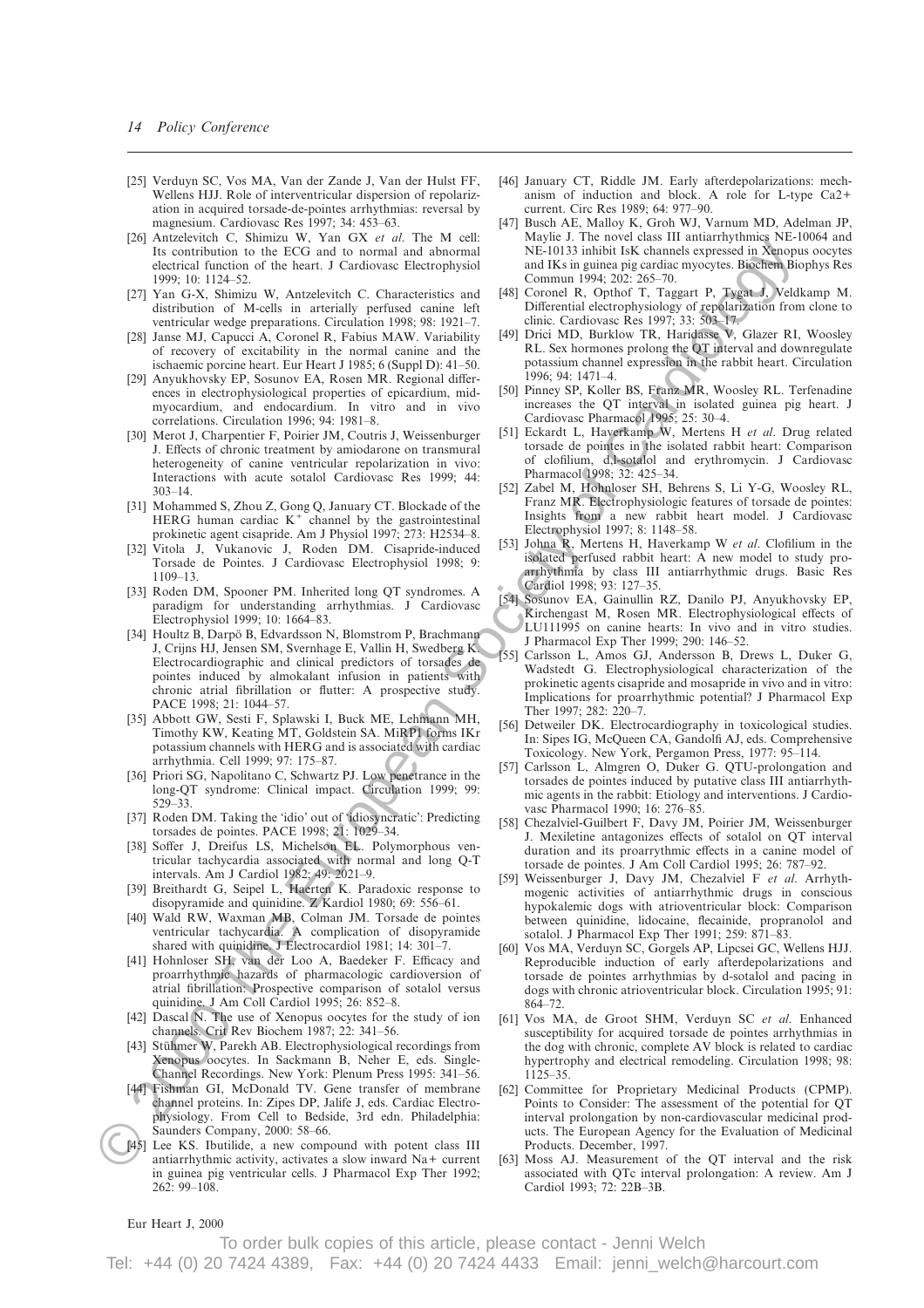- [64] Ahnve S. Correction of the QT interval for heart rate: Review of different formulas and the use of Bazett's formula in myocardial infarction. Am Heart J 1985; 109: 568–74.
- [65] Sagie A, Larson MG, Goldberg RJ, Bengtson JR, Levy D. An improved method for adjusting the QT interval for heart rate (the Framingham Heart Study). Am J Cardiol 1992; 70: 797–801.
- [66] Hnatkova K, Malik M. 'Optimum' formulae for heart rate correction of the QT interval. PACE 1999; 22: 1683–7.
- [67] Honig PK, Wortham DC, Zamani K, Conner DP, Mullin JC, Cantilena LR. Terfenadine-ketoconazole interaction. Pharmacokinetic and electrocardiographic consequences JAMA 1993; 269: 1513–18.
- [68] Bauman JL, Sanoski CA, Chan LN. Pharmacokinetic and pharmacodynamic drug interactions with antiarrhythmic agents. Cardiol Rev 1997; 5: 292–304.
- [69] Pratt CM, Ruberg S, Morganroth J, McNutt B, Woodward J, Harris S, Ruskin J, Moye L. Dose-response relation between terfenadine (Seldane) and the QTc interval on the scalar electrocardiogram: Distinguishing a drug effect from spontaneous variability. Am Heart J 1996; 131: 472–80.
- [70] Cavuto NJ, Woosley RL, Sale M, Bates DW, Leape LL. Pharmacies and prevention of potentially fatal drug interactions. JAMA 1996; 275: 1086–7.
- [71] Thompson D, Oster G. Use of terfenadine and contraindicated drugs. JAMA, 1996; 275: 1339–41.
- [72] Anonymous. 'Janssen Propulsid Prescribing For Inpatients Questioned in Three Studies'. F-D-C Report 'The Pink Sheet' 1998; 60: 26.
- [73] Yang T, Roden DM. Extracellular potassium modulation of drug block of  $I_{Kr}$ . Circulation 1996; 93: 407-11.
- [74] Hondeghem LM, Snyders DJ. Class III antiarrhythmic agents have a lot of potential but a long way to go. Reduced effectiveness and dangers of reverse use dependence. Circulation 1990; 81: 686–90.
- [75] Makkar RR, Fromm BS, Steinman RT, Leissner MD, Lehmann MH. Female gender as a risk factor for torsade de pointes associated with cardiovascular drugs. JAMA 1993;  $270.2547 - 90.$
- [76] Liu X-K, Katchman A, Drici M-D *et al*. Gender differences in the cycle-length dependent QT and potassium currents in rabbits. J Pharm Exp Ther 1998; 285: 672–9.
- [77] Vermeulen JT, McGuire MA, Opthof T *et al*. Triggered activity and automaticity in ventricular trabeculae of failing human and rabbit hearts. Cardiovasc Res 1994; 28: 1547–54.
- [78] Roy M, Dumaine R, Brown AM. HERG, a primary human ventricular target of the nonsedating antihistamine terfenadine. Circulation 1996; 94: 817–23.
- [79] Hirao H, Shimizu W, Kurita T *et al*. Frequency-dependent electrophysiological properties of ventricular repolarization in patients with congenital long QT syndrome. J Am Coll Cardiol 1996; 28: 1269–77.
- [80] Sun Z-H, Swan H, Viitasalo M, Toivonen L. Effects of epinephrine and phenylephrine of QT interval dispersion in congenital long QT syndrome. J Am Coll Cardiol 1998; 31: 1400–5.
- [81] Shimizu W, Antzelevitch C. Cellular basis for the ECG features of the LQT1 form of the long-QT syndrome. Effects of beta-adrenergic agonists and antagonists and sodium channel blockers on transmural dispersion of repolarization and torsade de pointes. Circulation 1998; 98: 2314–22.

## **Appendix**

Other speakers in the sessions and chairs of the workshops who contributed significantly and have to be considered as co-authors (in alphabetical order): Jean Thierry Barbey, MD; Jacques Barhanin, MD, PhD; Jerry L. Bauman, PhD; Ulla Björkroth, MD; Arthur M. Brown, MD, PhD; Leif Carlsson, PhD; Thomas J.

Colatsky, PhD; Börje Darpö, MD, PhD; Milou-Daniel Drici, MD, PhD; Robert Fenichel, MD, PhD; Stefan Kääb, MD; André Kléber, MD; Samuel Lévy, MD; Thomas Meinertz, MD; Silvia G. Priori, MD, PhD; Michael Rubart, MD; Michael C. Sanguinetti, PhD; Peter J. Schwartz, MD; Eric Schulze-Bahr, MD; Jan Tijssen, MD; Jeffrey A. Towbin, MD.

The reasonable matrix is not be the same of the same of the same of the same of the same of the same of the same of the same of the same of the same of the same of the same of the same of the same of the same of the same List of participants (in alphabetical order): Charles Antzelevitch, MD, PhD, Masonic Medical Research, Utica, New York, USA; Jürgen Armbrecht, MD, Hoffmann-La Roche, Basel, Switzerland; Claudio Arrigoni, MD, Pharmacia & Upjohn, Nerviano, Italy; Jean T. Barbey, MD, Departments of Medicine and Pharmacology, Georgetown University Medical Center, Washington, USA; Jacques Barhanin, MD, Institut de Pharmacologie Moléculaire et Cellulaire, CNRS, Valbonne, France; Alan Stuart Bass, PhD, Schering-Plough, Kenilworth, New Jersey, USA; Jean-Pierre Bassand, MD, Service de Cardiologie, Hospital Universitaire Jean-Minjoz, Besancon, France; Jerry L. Bauman, PhD, Department of Pharmacy Practice, University of Illinois, Chicago, Illinois, USA; Antoni Bayes de Luna, Cardiology Department, Hospital Santa Creu i Sant Pau, Barcelona, Spain; Vidal Benatar, MD, Institut de Recherches Internationales Servier, Courbevole, France; Carlo Berti, MD, Pfizer, Canterbury, UK; Ulla Björkroth, MD, Medical Products Agency, Uppsala, Sweden; Günter Breithardt, MD, Department of Cardiology and Angiology, University Hospital, Münster, Germany; A. M. Brown, MD, PhD, Rammelkamp Center for Education and Research, Metro Health Medical Center, Cleveland, Ohio, USA; Paul Bryers, MD, Hoechst Marion Roussel, Bridgewater, New Jersey, USA; Ghazwan Butrous, MD, Pfizer, Canterbury, UK; A. John Camm, MD, St. George's Hospital, London, UK; Leif Carlsson, PhD, Astra Hässle, Mölndal, Sweden; Icilio Cavero, MD, Bonneuil sur Marne, France; Chomienne, MD, Hoffmann-La Roche, Basel, Switzerland; Eddi Chong, MD, Knoll, Nottingham, UK; Thomas J. Colatsky, PhD, Princeton, USA; Joel Covinsky, MD, Hoechst Marion Roussel, Bridgewater, USA; Börje Darpö, MD, PhD, Pharmacia & Upjohn, Stockholm, Sweden; Fred De Clerck, MD, Janssen-Cilag, Neuss, Germany; Milou Daniel Drici, MD, PhD, Institut de Pharmacologie Moléculaire et Cellulaire, Université de Nice Sophia-Antipolis, Valbonne, France; Paul Duffy, Zeneca Pharmaceuticals, Macclesfield, UK; Lars Eckardt, MD, Department of Cardiology and Angiology, University Hospital, Münster, Germany; Denis Escande, MD, PhD, Department de Physiologie, Faculté de Medicine, Nantes, France; Robert Fenichel, MD, PhD, Food and Drug Administration, Rockville, USA; Michael Franz, MD, PhD, Department of Veterans Affaires, Medical Center, Washington, USA; Heinz Gögelein, MD, Hoechst Marion Roussel, Frankfurt, Germany; Robert J. Hamlien, PhD, College of Veterinary Medicine, Ohio State University, Columbus, USA; Wilhelm Haverkamp, MD, Department of Cardiology and